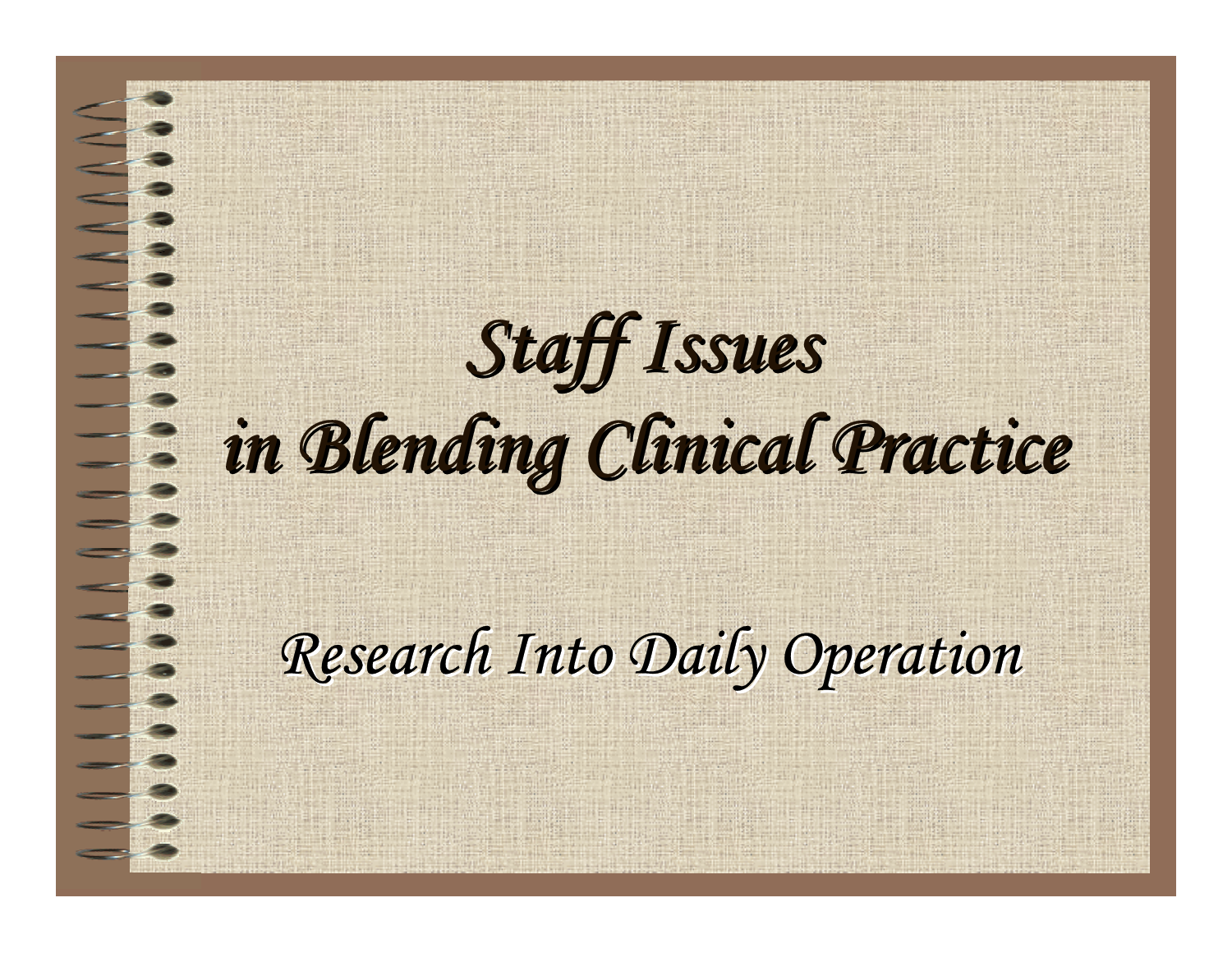

 $\overline{\phantom{a}}$ 

 $\rightarrow$ 

 $\qquad \qquad \bullet$ 

E.

 $\equiv$ 

 $-<sup>°</sup>$ 

<u>and a sta</u>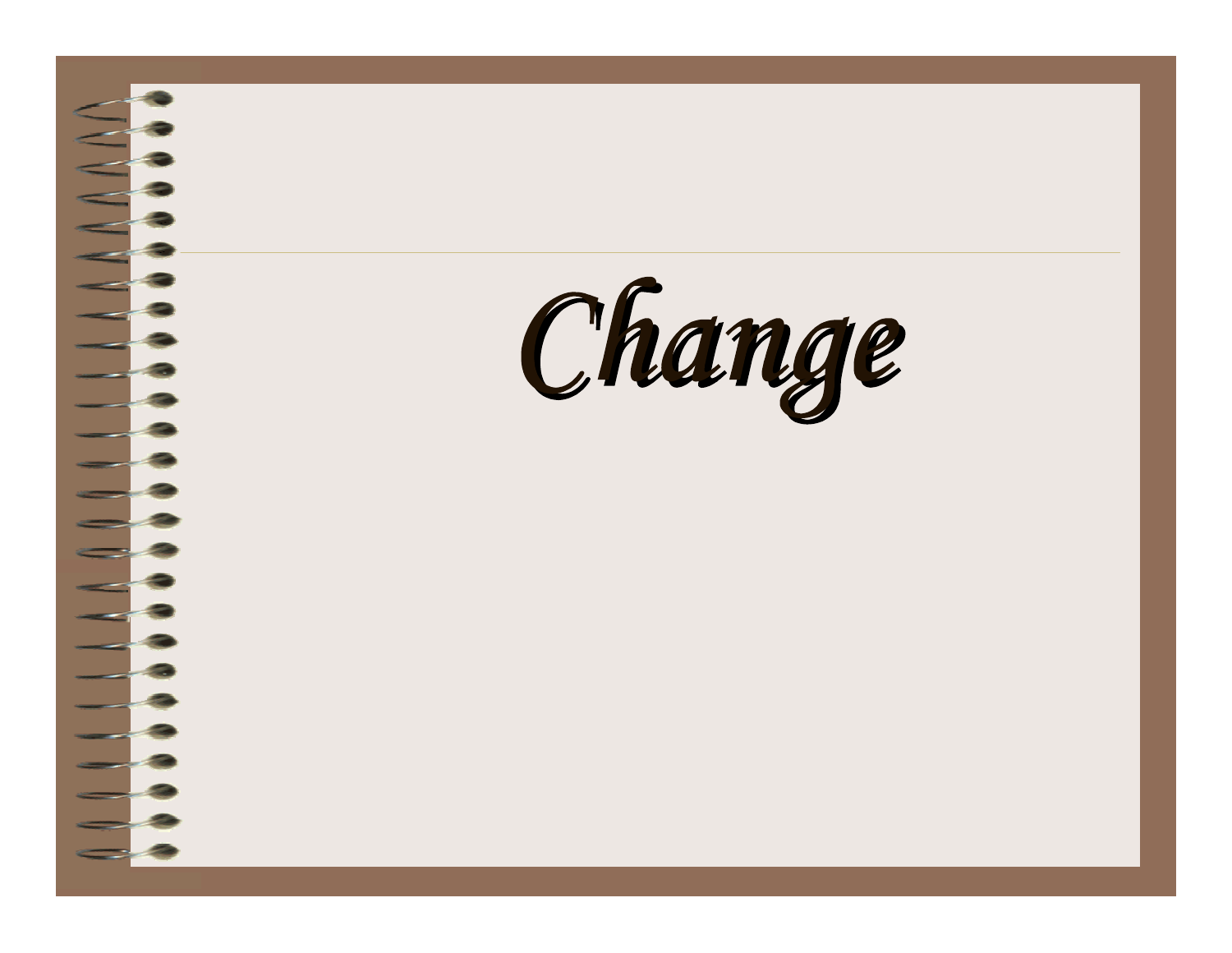#### *"People are not stressed out because of change … but because of the way it is done…"*

*Peter Drucker, 2000*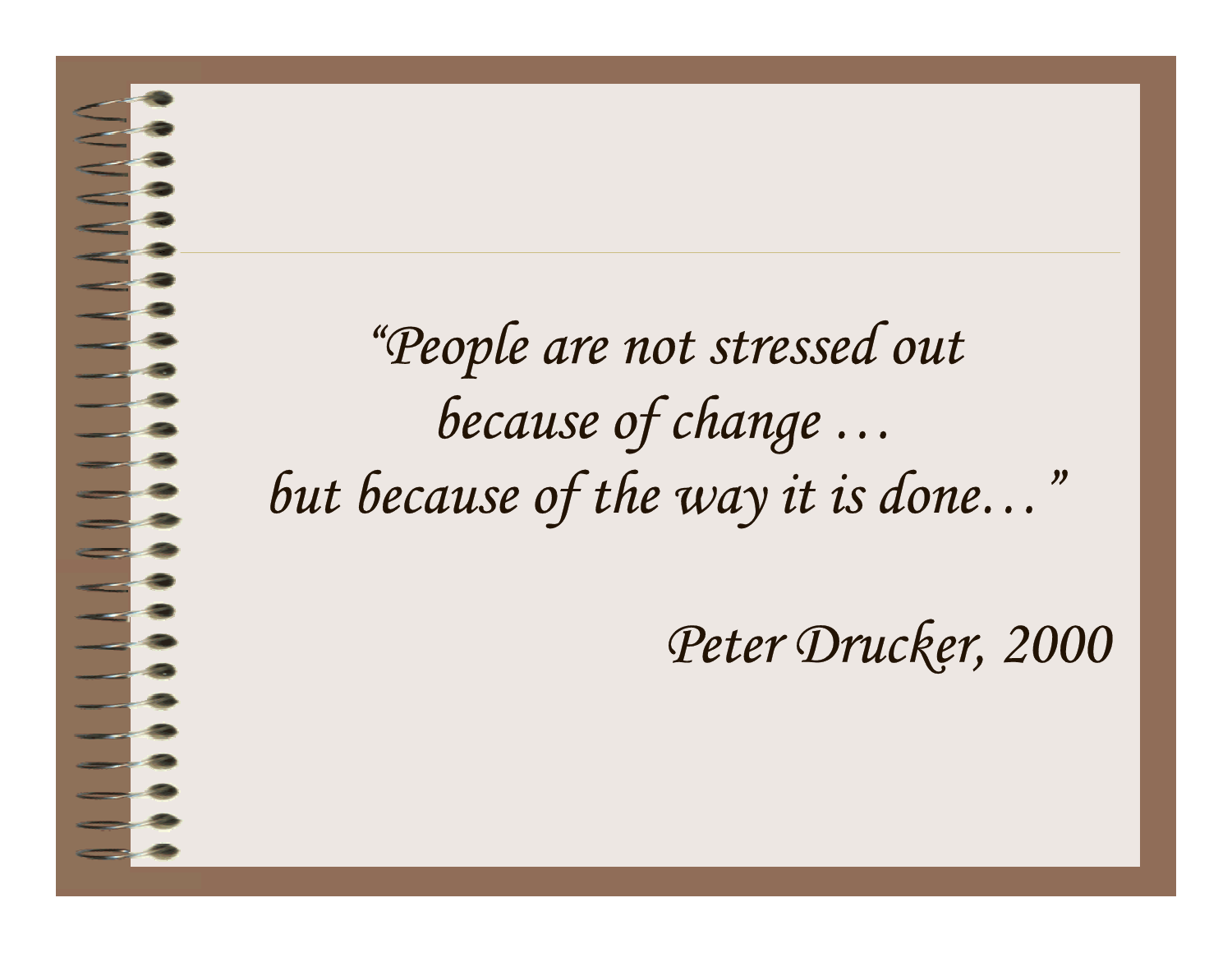*"It ought to be remembered that there is nothing more difficult to take in hand, more perilous to conduct, or more uncertain in its success, than to take the lead in the introduction of a new order of things … The innovator has for enemies all those who have done well under the old conditions, and lukewarm defenders among those who may do well under the new." Machiavelli, The Prince*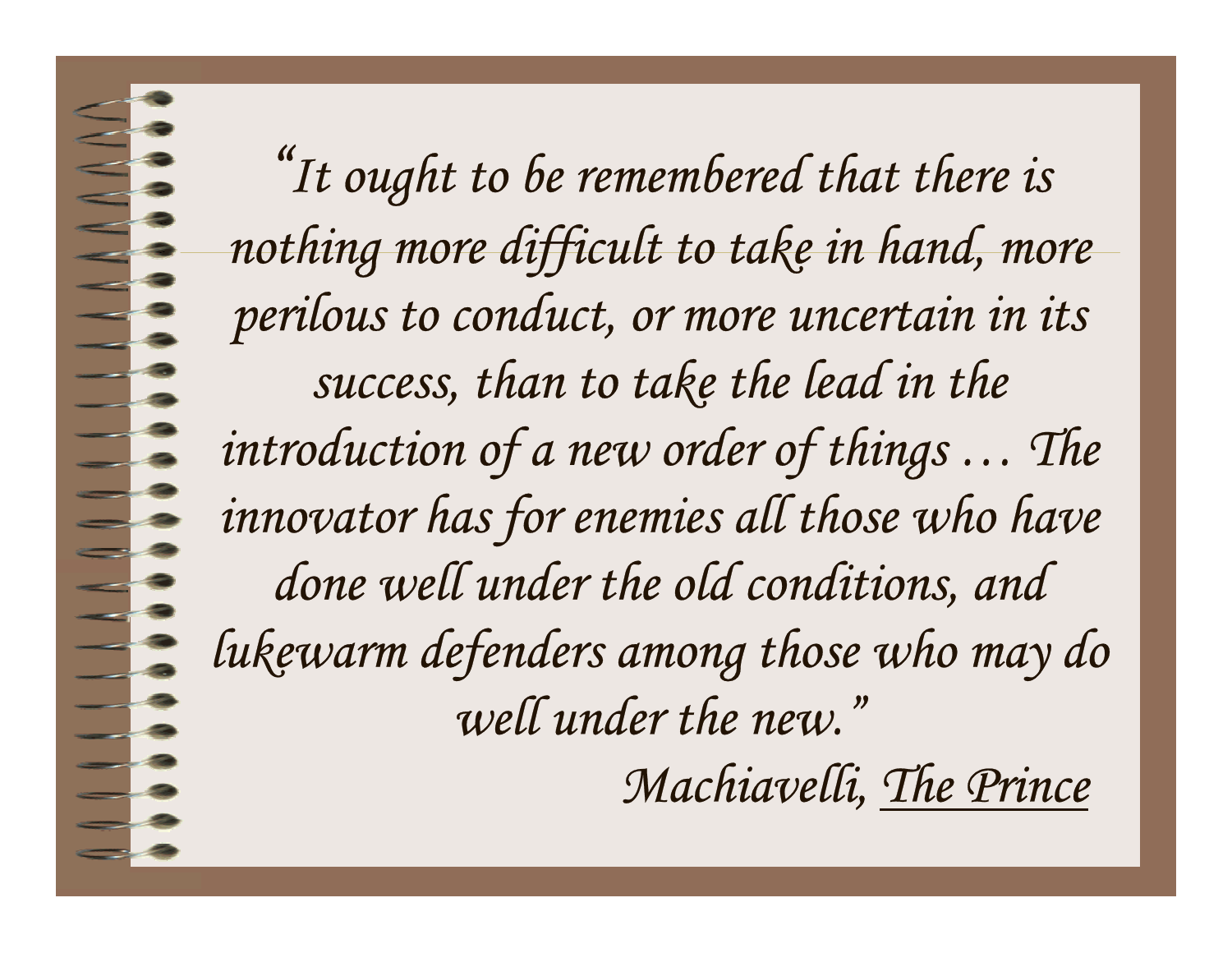*Staff Issues Staff Issues*

*Challenges in Implementation*

*I. Change*

*II. Administration's Role in the Change Process*

*III. Staff's Role in the Change Process*

*IV. Training of Staff*

*V. Conclusions*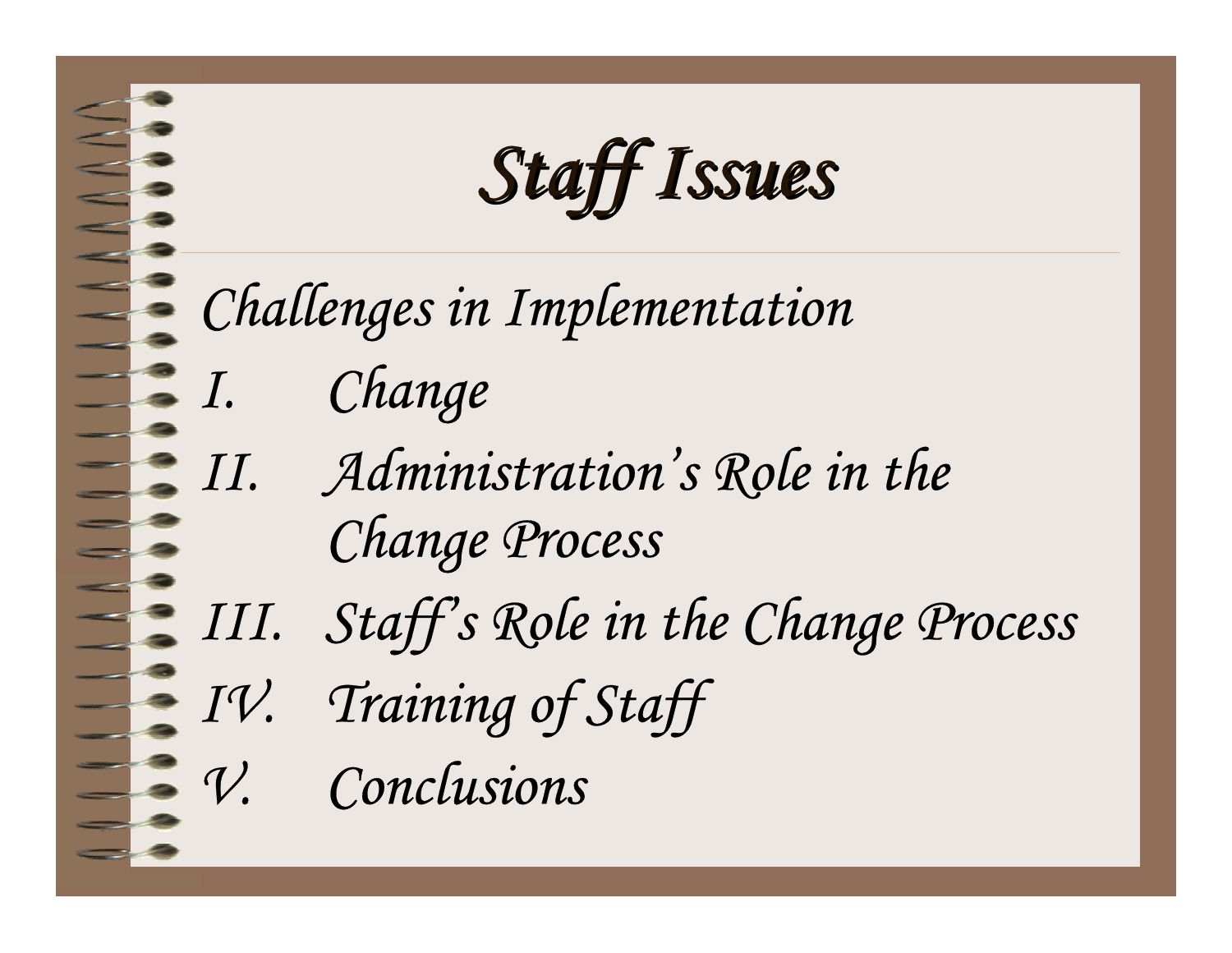*I. Change*

*Accept it Yourself*

*Create Receptivity*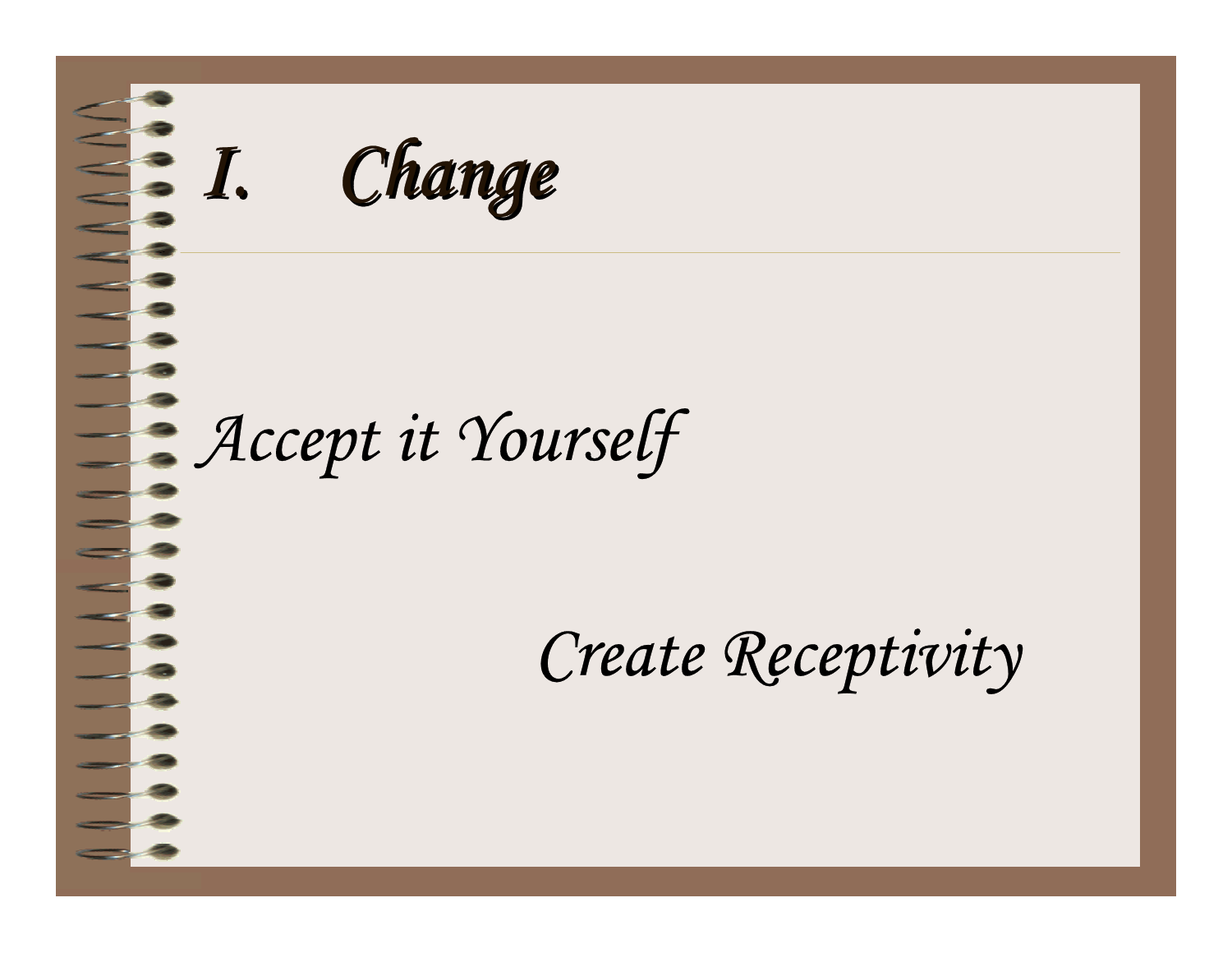*A. WHY?*

- *•Managed Care*
- *•Welfare Reform*
- *•Regulatory Changes/Compliance*
- *• Public Pressure*

*\*It might just help client outcomes!"*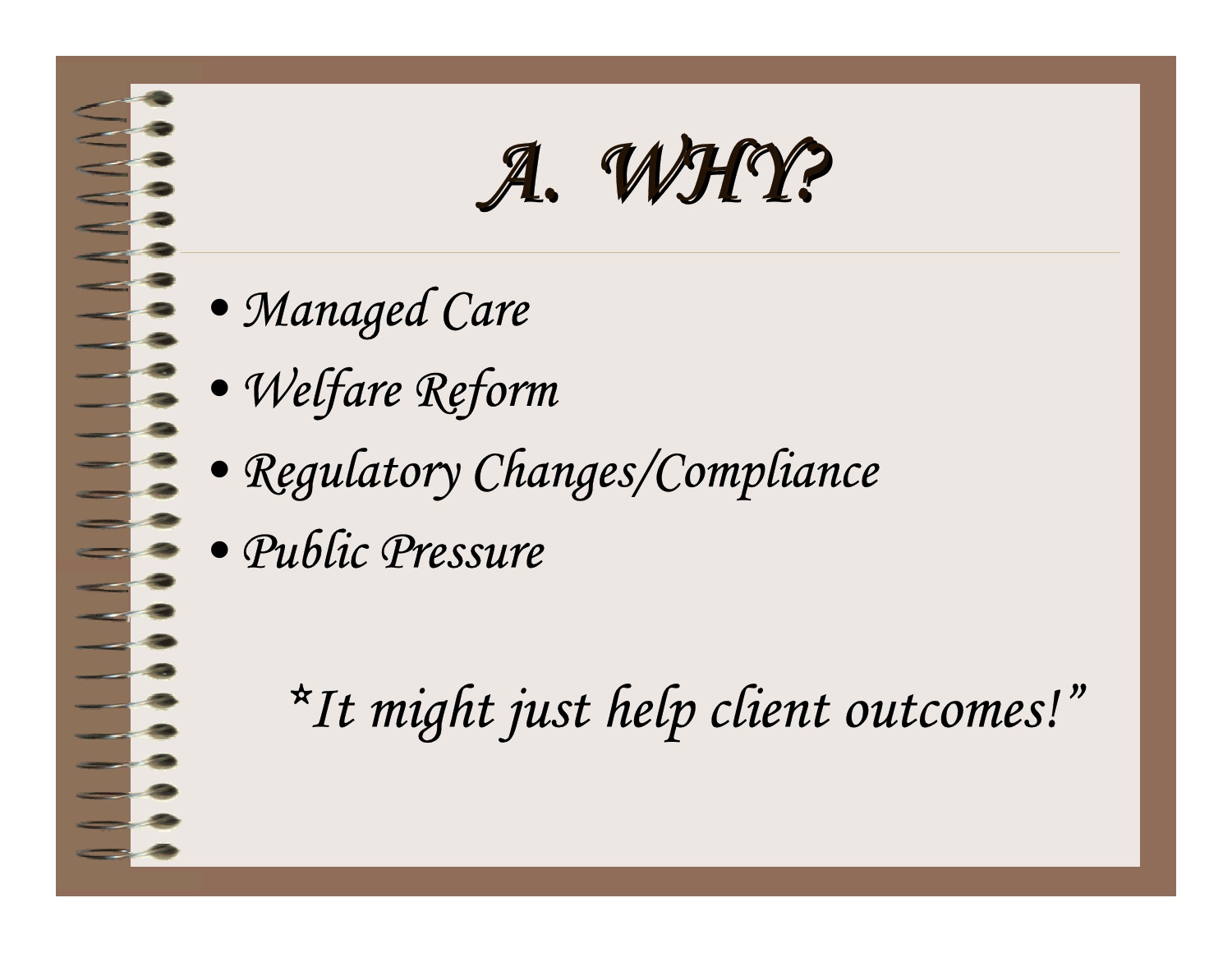*B. Approaches Approaches Steps of Change Steps of Change*

- *•Equilibrium*
- *•Denial*
- *•Anger*
- *•Bargaining*
- *•Chaos*
- *• Depression*
- *• Resignation*
- *• Openness*
- *•Readiness*
- *• Re-emergence*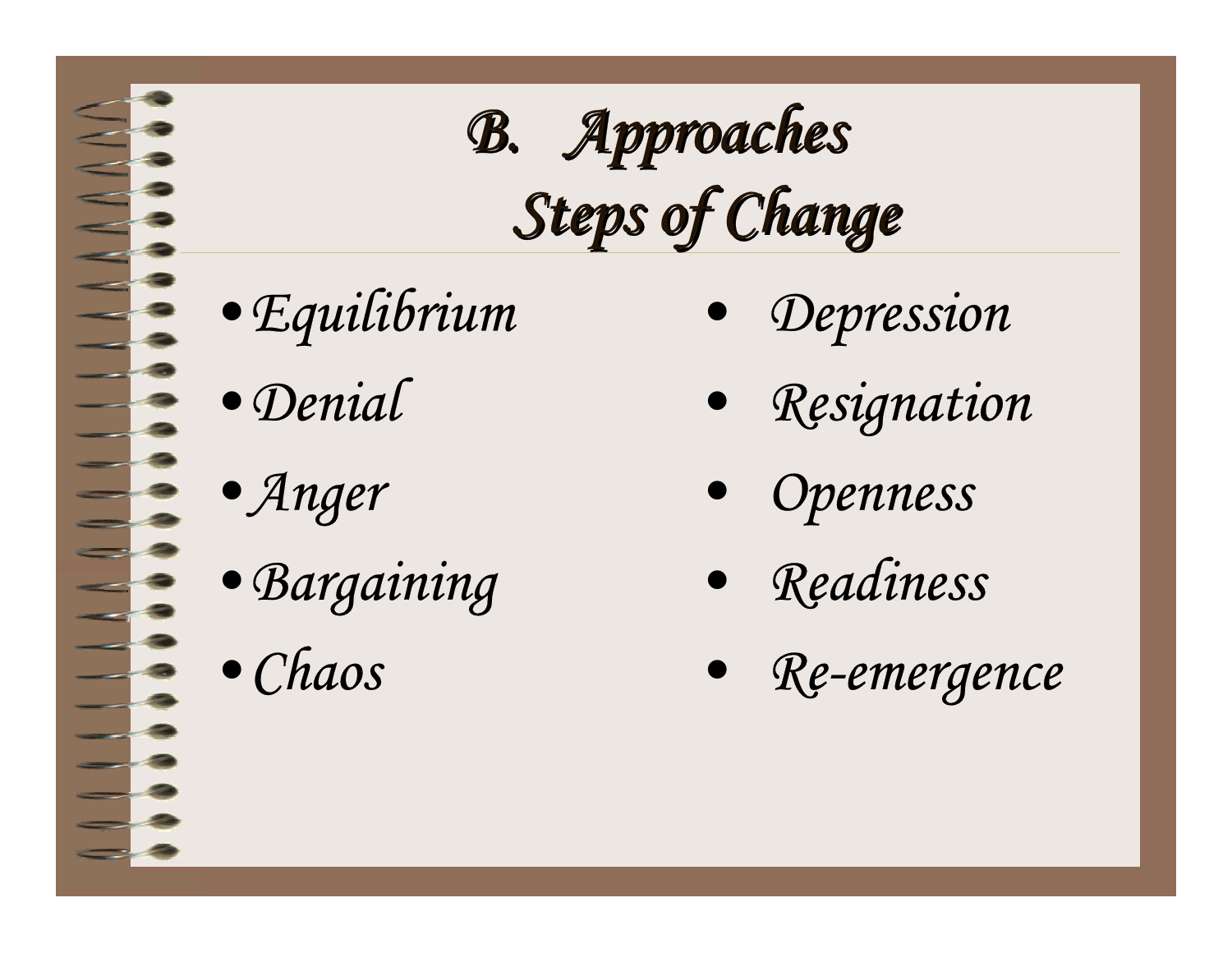*Signs of Change Signs of Change*

*•Anger*

- *Acknowledge the feeling*
- *Don't take on the blame*
- *Distinguish between acceptable feelings and unacceptable behavior*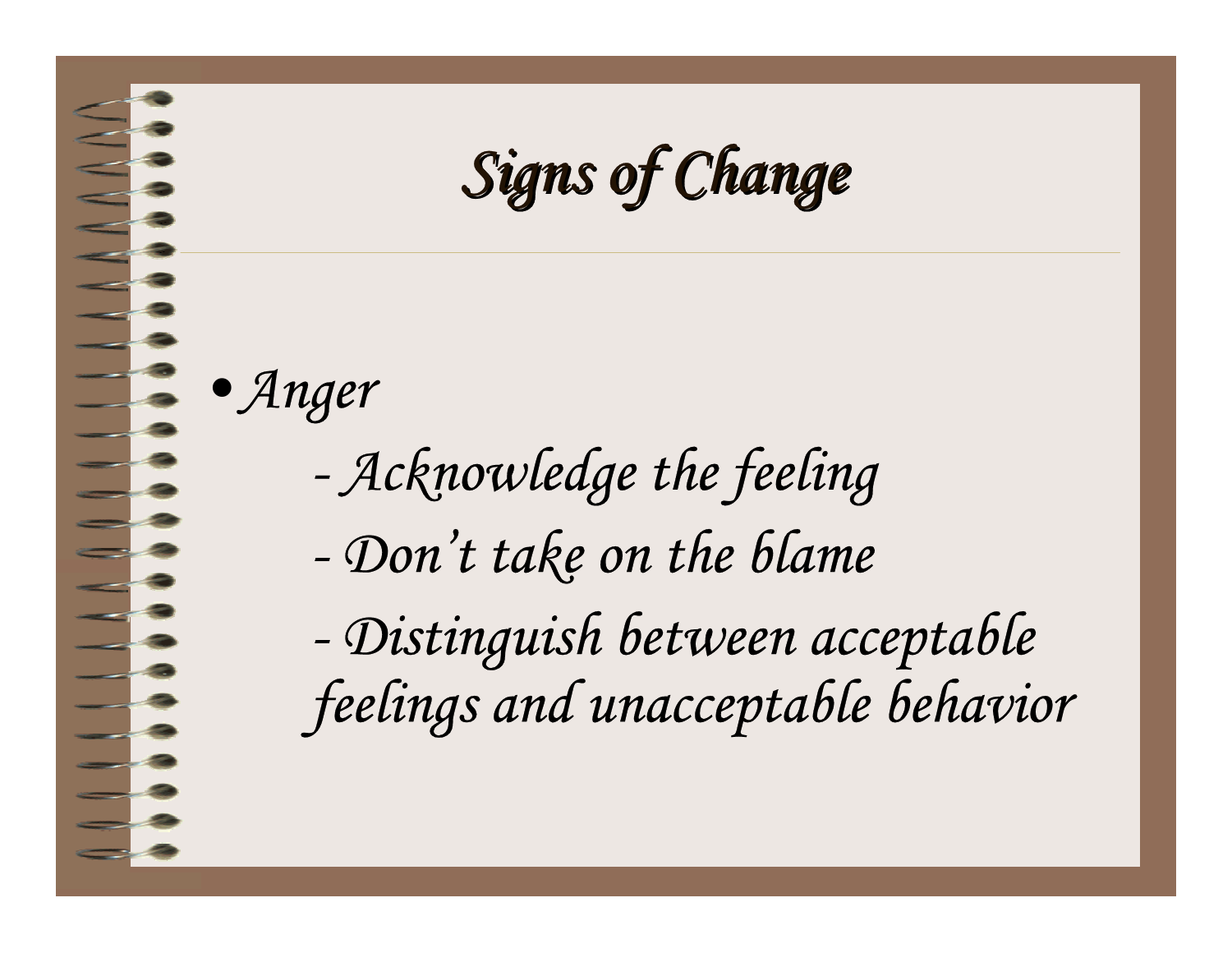

*•Stalling/Bargaining Recognize it for what it is*

*Don't let it dissuade you*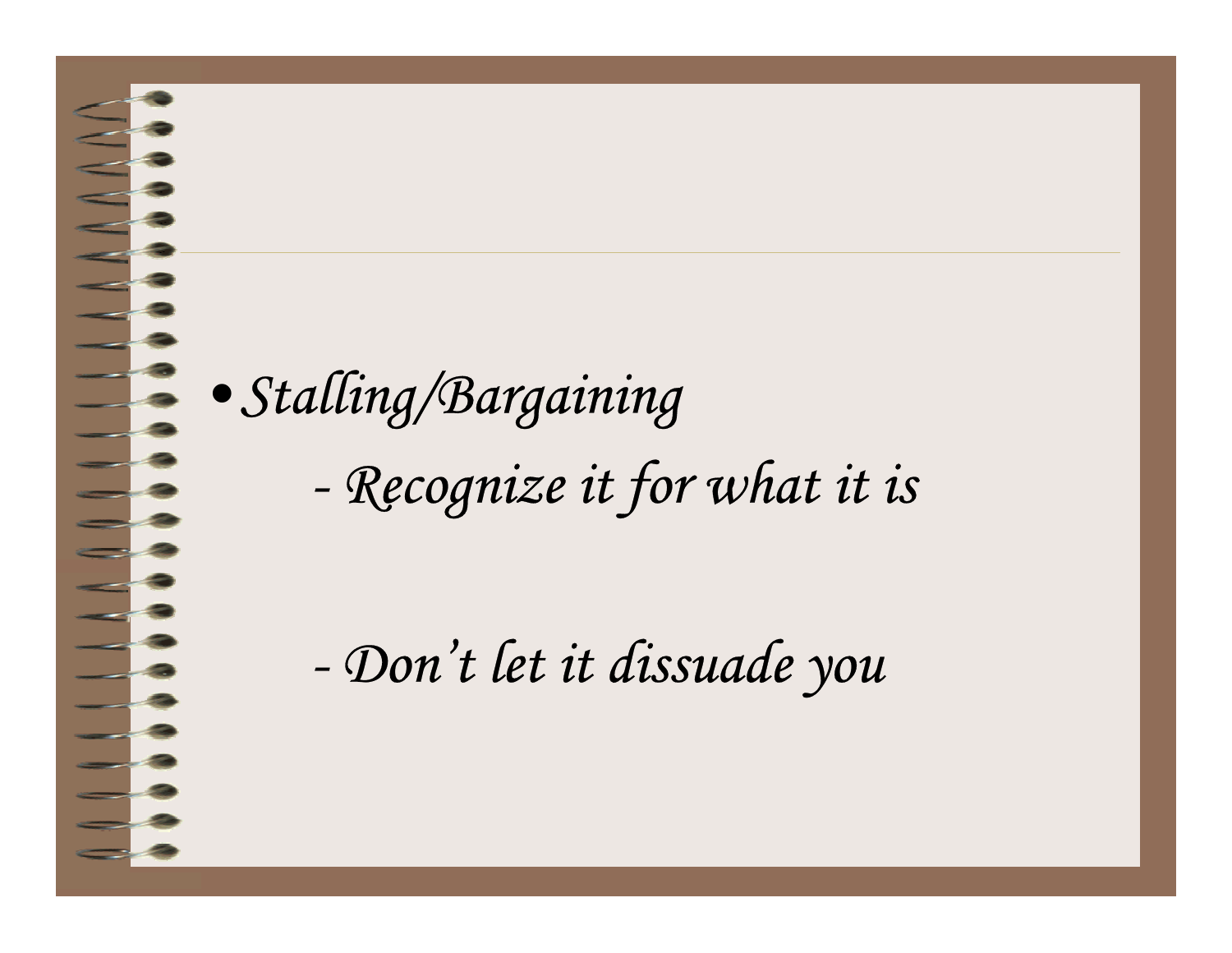*•Anxiety*

*Manage anxiety with information*

*Commiserate but don't be diverted*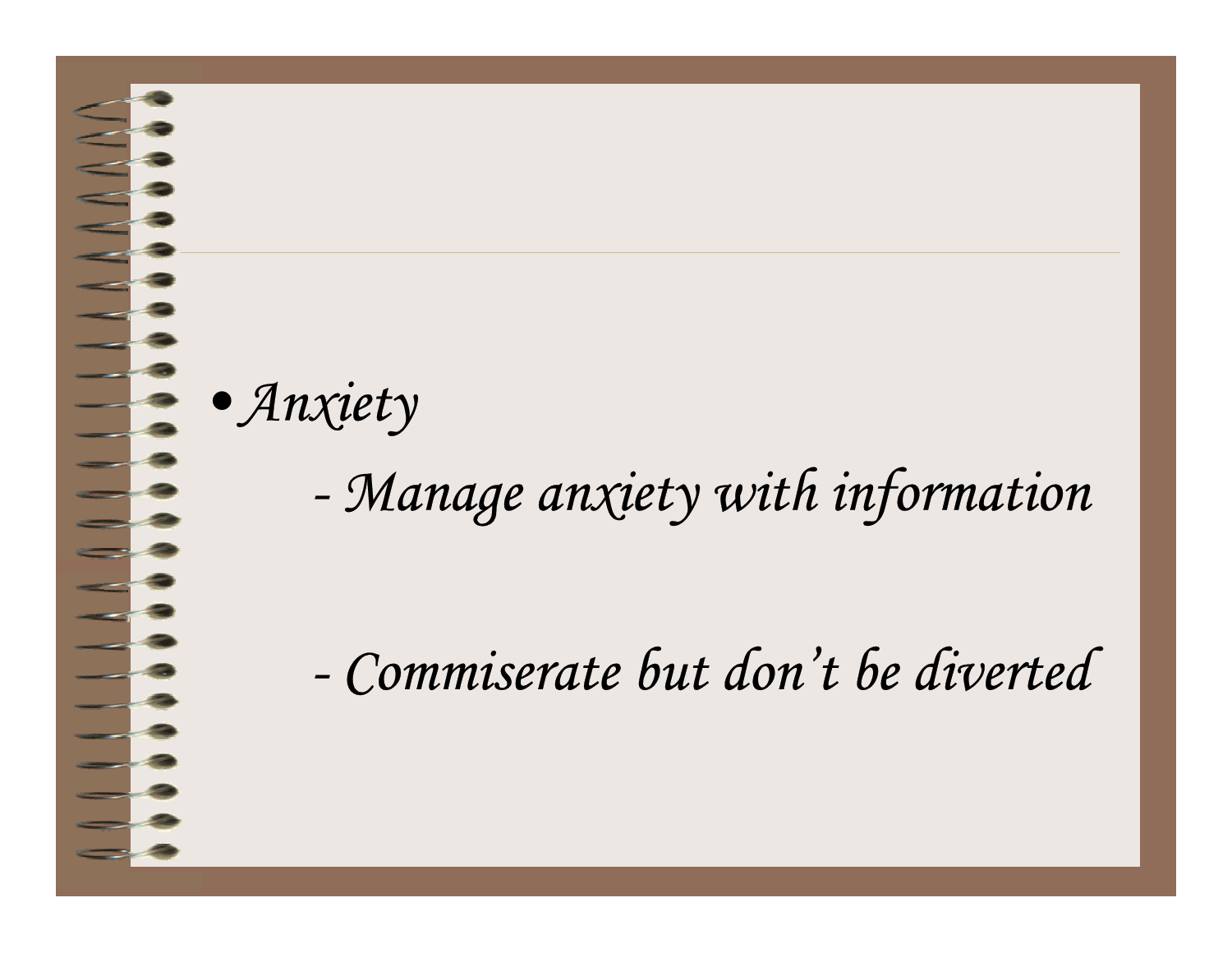#### *•Sadness*

 *Encourage the expression of feelings*

 *Sympathize but don't give unreasonable hope*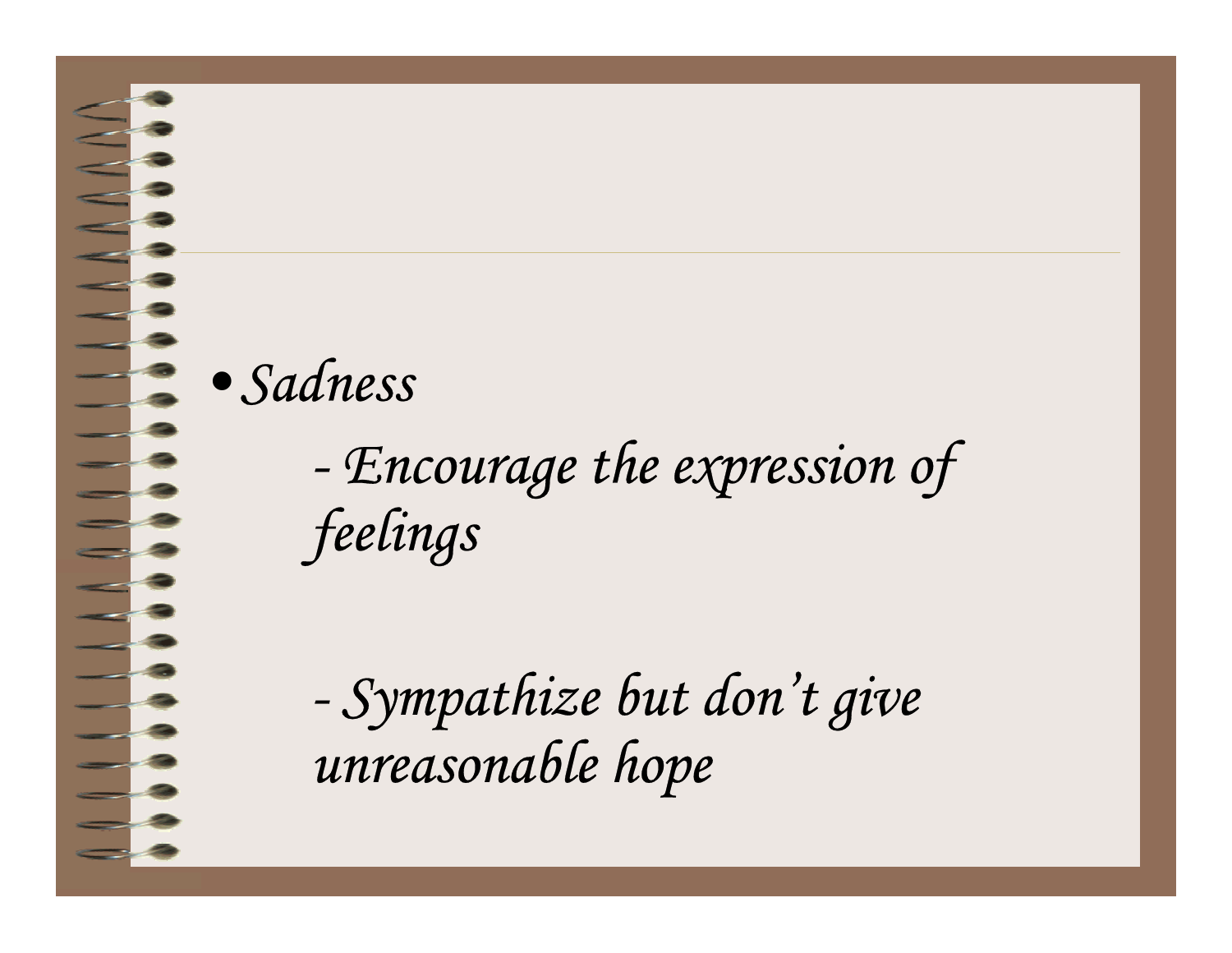## *•Confusion/Disorientation*

*Give extra support and* 

*reassurance*

 *Allow staff to express the concerns they feel*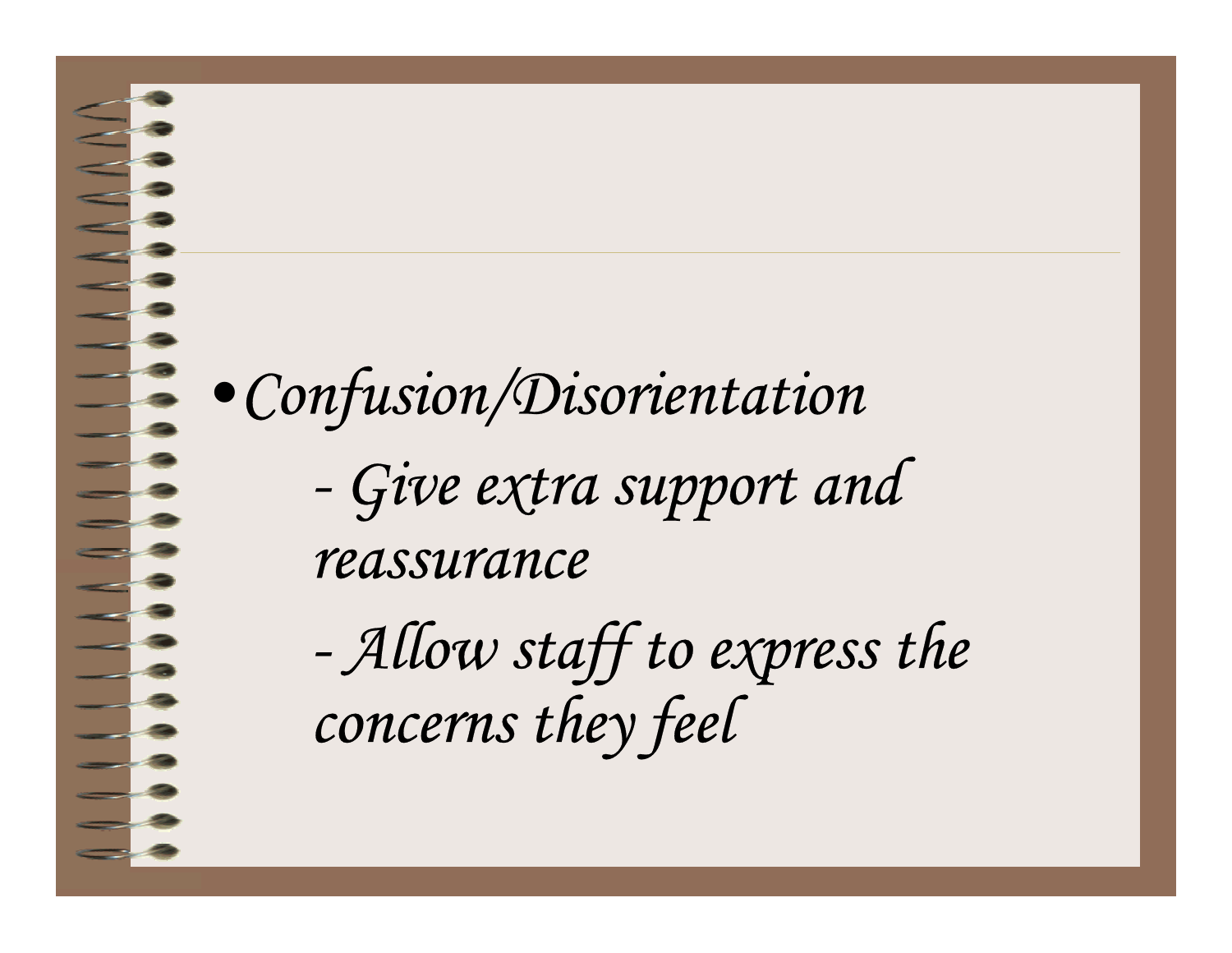#### *•Depression*

- *Express your understanding and similar reaction*
- *Give back the ability to exert some level of control over decisions being made*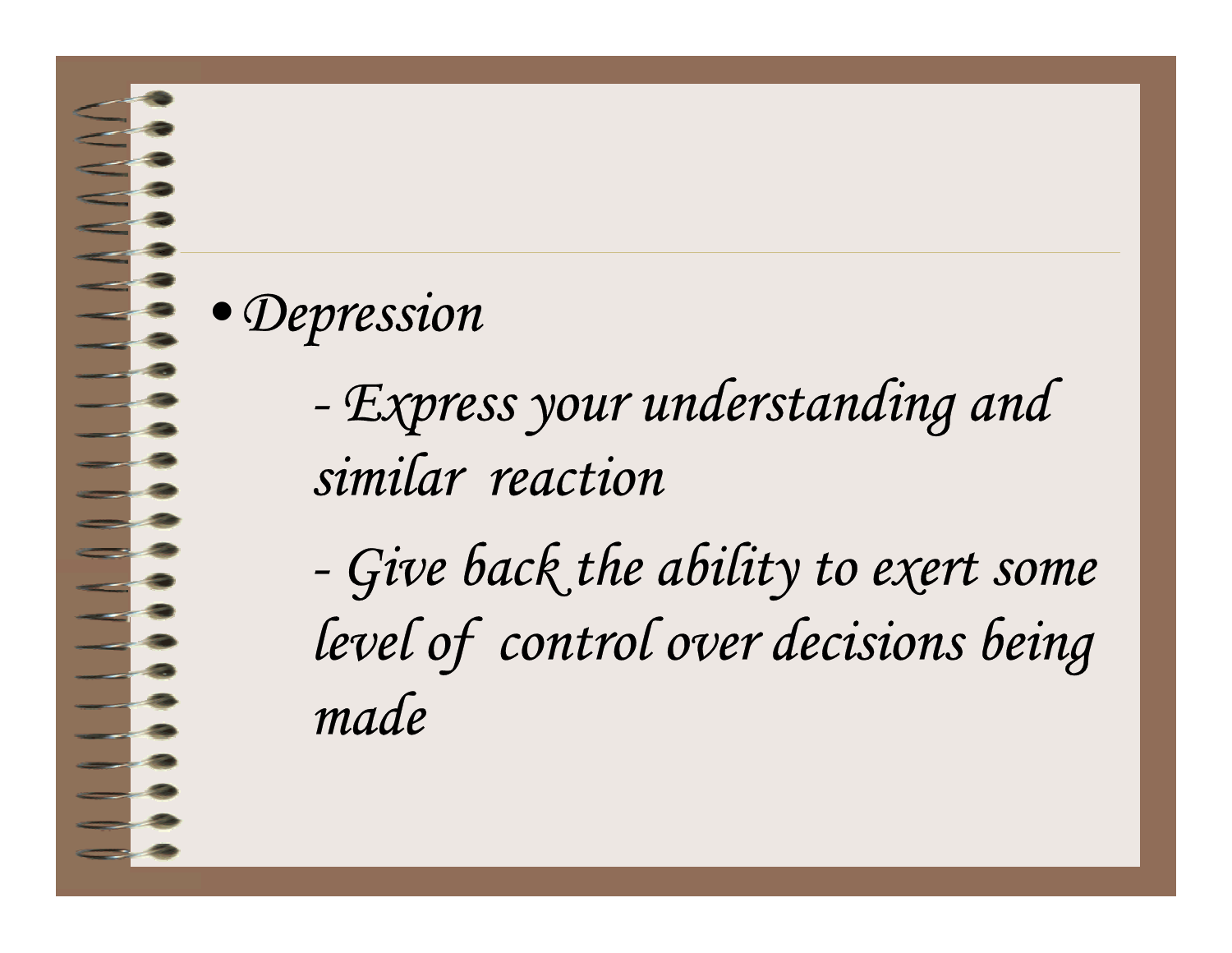*C. Motivation C. Motivation*

 *Fear -Money*

 *Appreciation Concern*

*•*

*•*

*•*

*Desire for different outcomes*

*\*It might just help client outcomes"*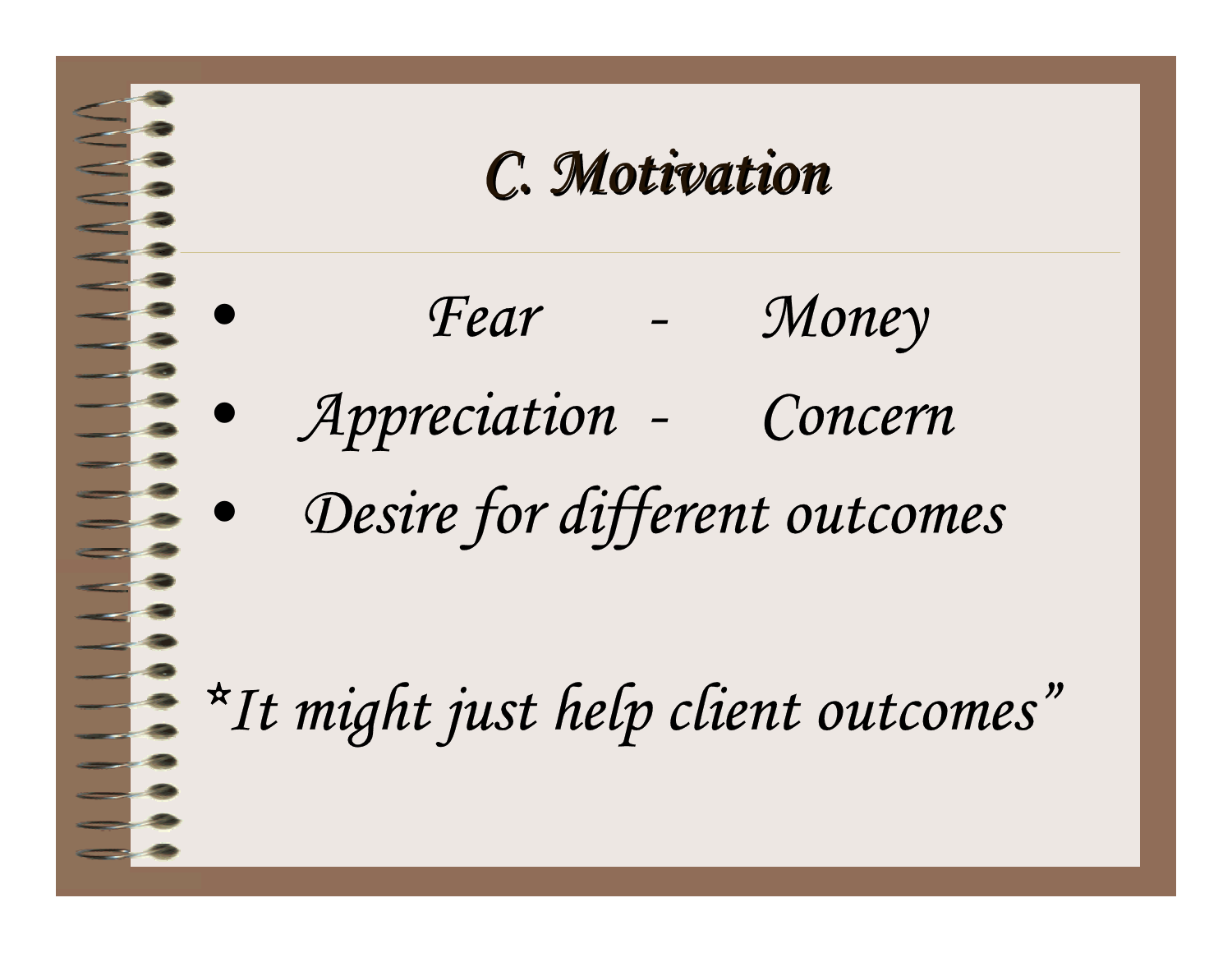#### *Planned Abandonment*

- *•On a regular basis…every organization should sit down, look at every product, s ervice, p olicy and say – if we*  didn't already do this, knowing what we know now – *would we still do this?"*
- *•"Organize your abandonment – free resources from being committed t o what no longer contributes to performance or produces results."*

*Peter Drucker, 2000*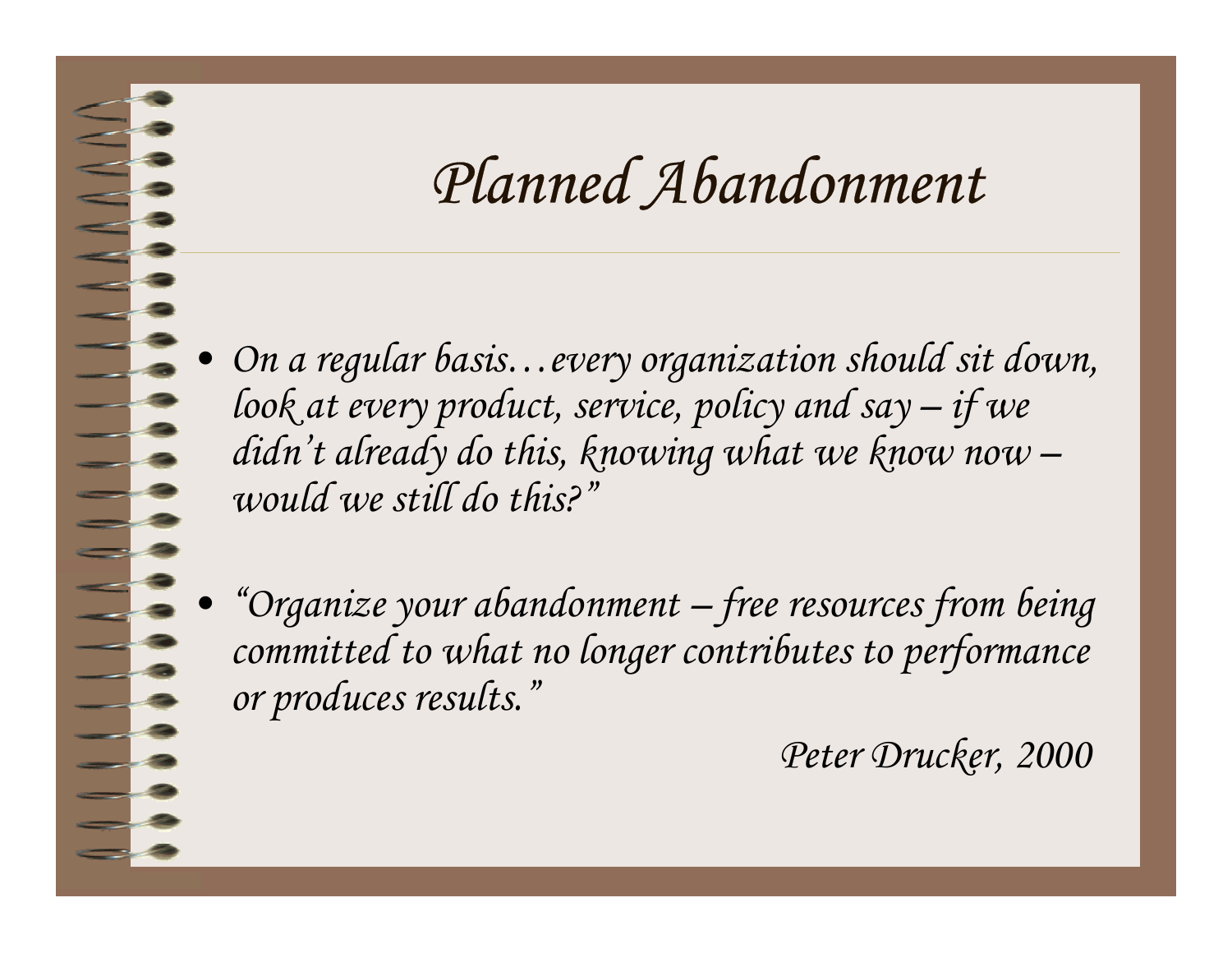## *D. Transformation Transformation 1. Planned Abandonment*

*Anticipating Change Through Planned Abandonment*

*A. List your 5 top products or services* 

- *B. For each product or service, ask yourself: "If we didn't do this already, knowing what we now do, would we do it?"*
- *C. Based on your answer to the preceding question, which products or services should be abandoned? Why?*
- *D. Pick tentative dates to end those that will be abandoned*

*E. What might replace the abandoned product or service?*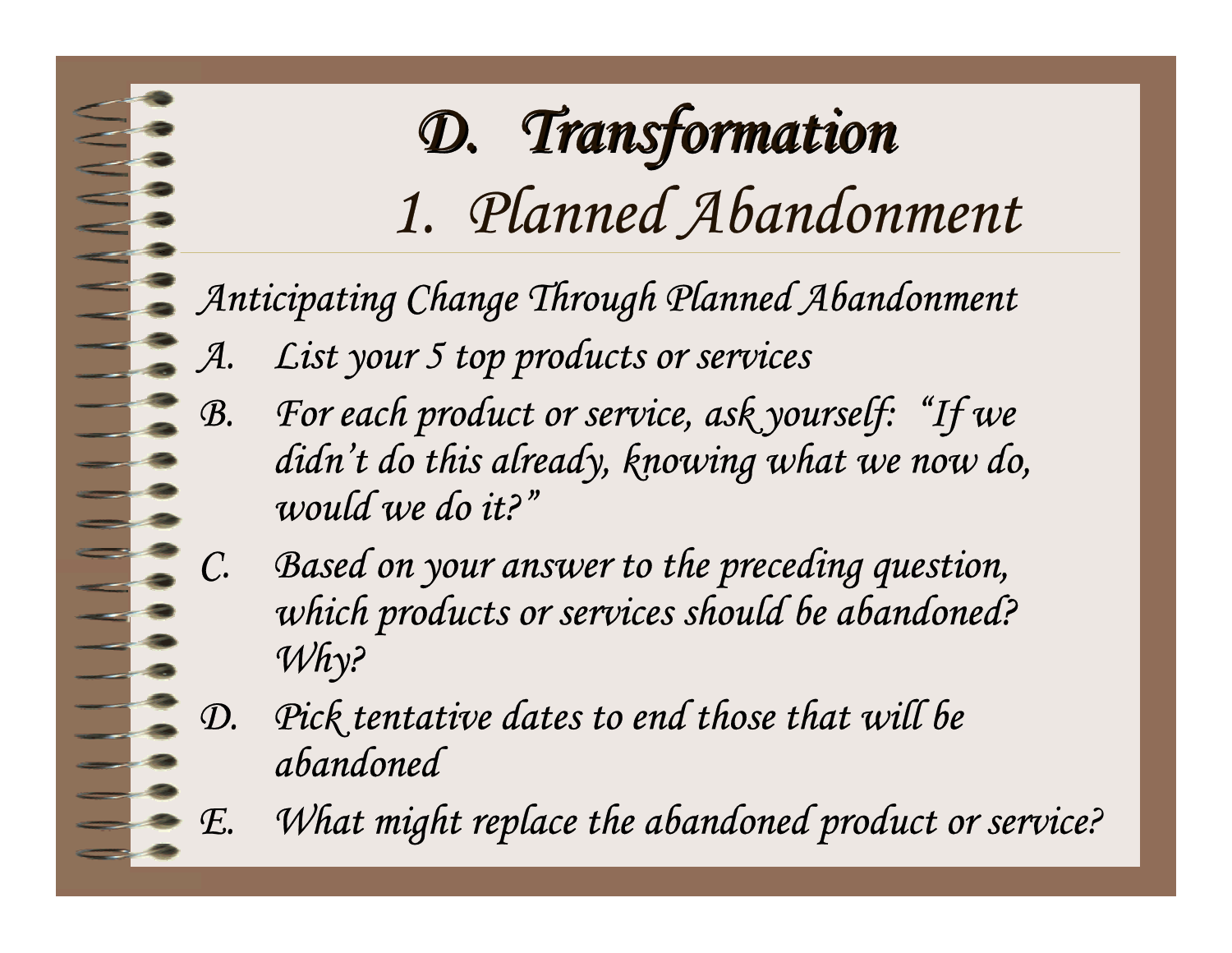# *2. Innovation 2. Innovation Creativity Creativity*



- *Verses the 'same old thing'*
- *• Explore/focus on unexpected successes*
- *• Incongruity – if clients at a certain point continue t o relapse – examine your assumptions. "Insanity is doing …."*
- *• Process Need* 
	- *"If only we could…If only there was a way …"*
- *• Change in Society/Clients*

*Are clients today the same as before?*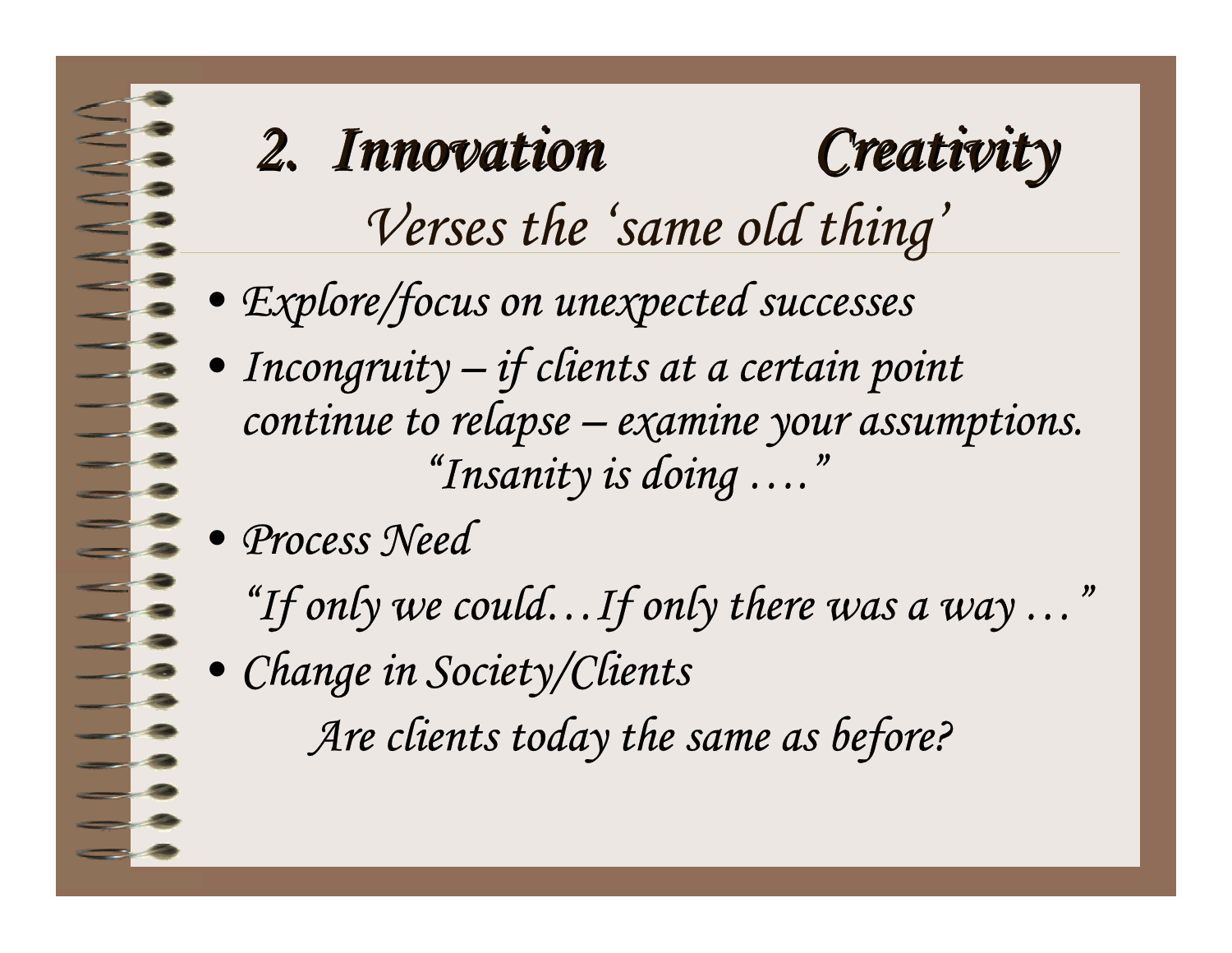# *3. Change is an Opportunity 3. Change is an Opportunity*

- *• Unexpected successes, failures, & outside events*
- *• Incongruity*
- *• Process need*
- *• Changes in industry or market structure*
- *• Demographics*
- *• Changes in perception, mood a nd meaning*
- *• New knowledge, scie n tific and non scie n tific*
- *• What s ignifica nt changes do you think are likely to occur in the next 5 to 10 years*
- *• Which of these changes might be an opp ortunity for your organization? Peter Drucker, 2000*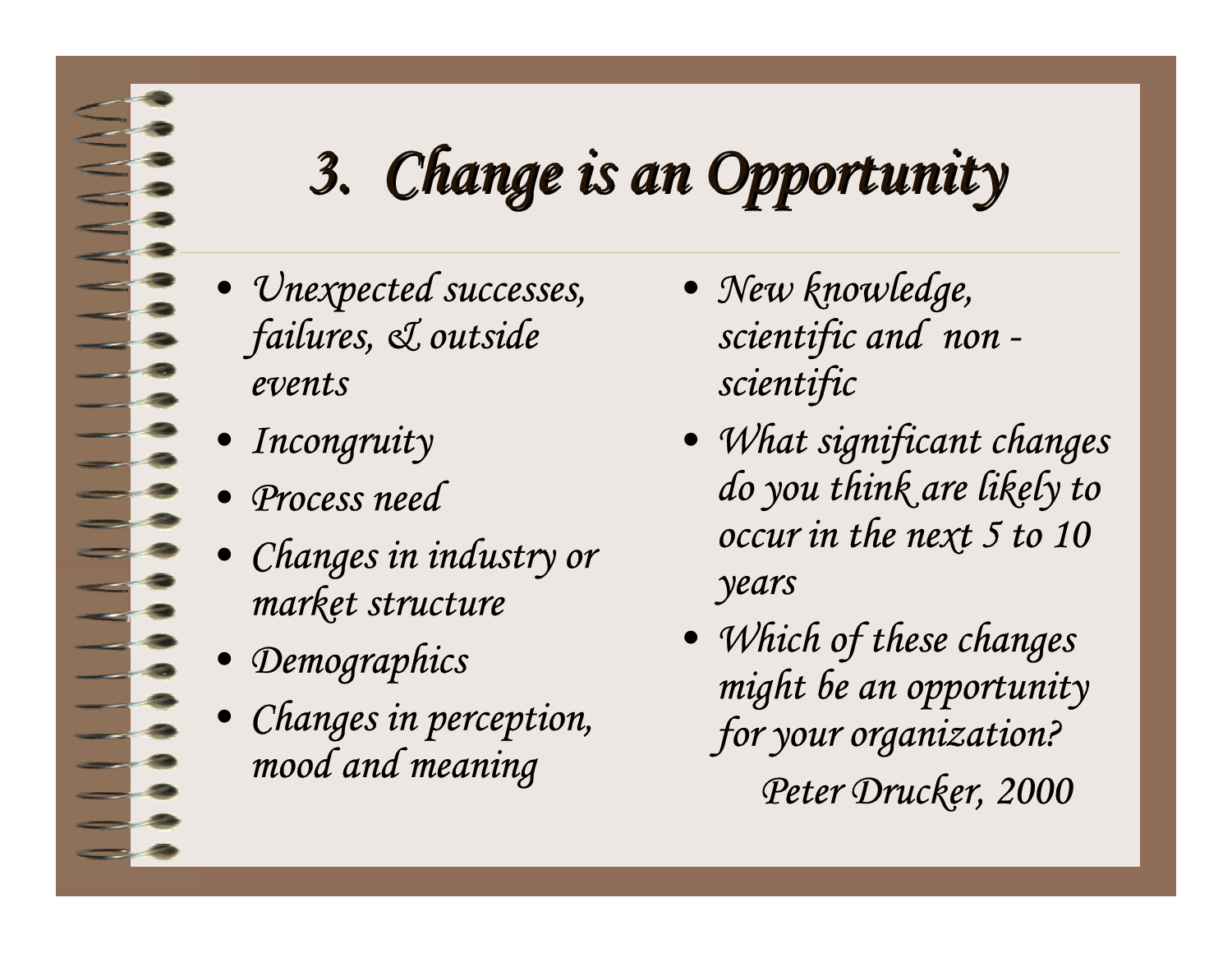#### *Linking Opportunities to People & Resources Linking Opportunities to People & Resources*

*1. Who are the ablest, most committed people in the organization to pursue the identified opp ortunities? 2. If you cannot a nswer this question, list the people you will consult t o help you identify these individuals* 

*3. Make notes about the people & resources your organization currently has that will enable it to p ursue each of the opp ortunit ies. 4. What resources does your organization need t o develop to pursue the selected opp ortunit ies? Peter Drucker, 2000*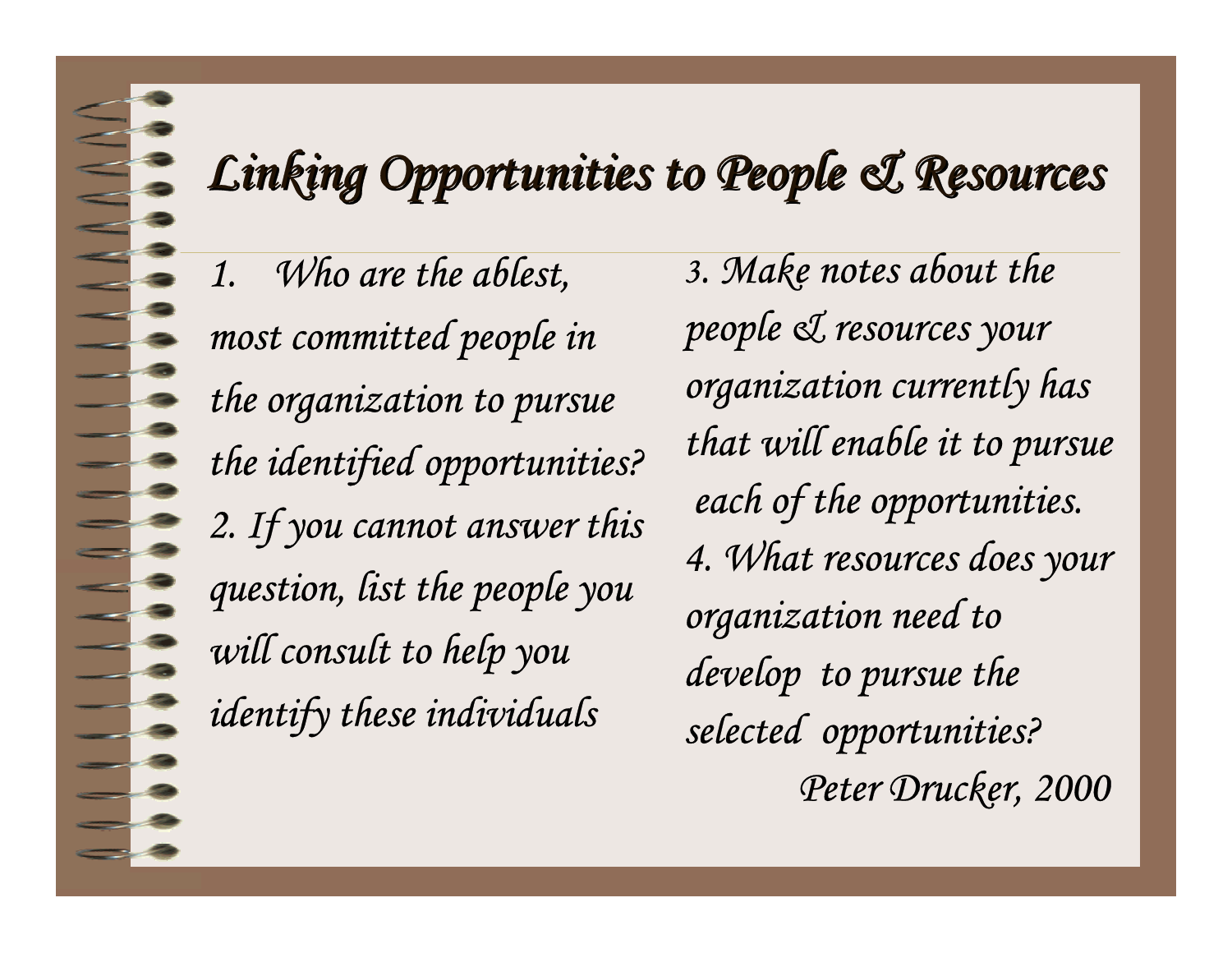*•Let Go … Let Go …*

*Let It Happen … Let It Happen …*

#### *Make It Better Make It Better*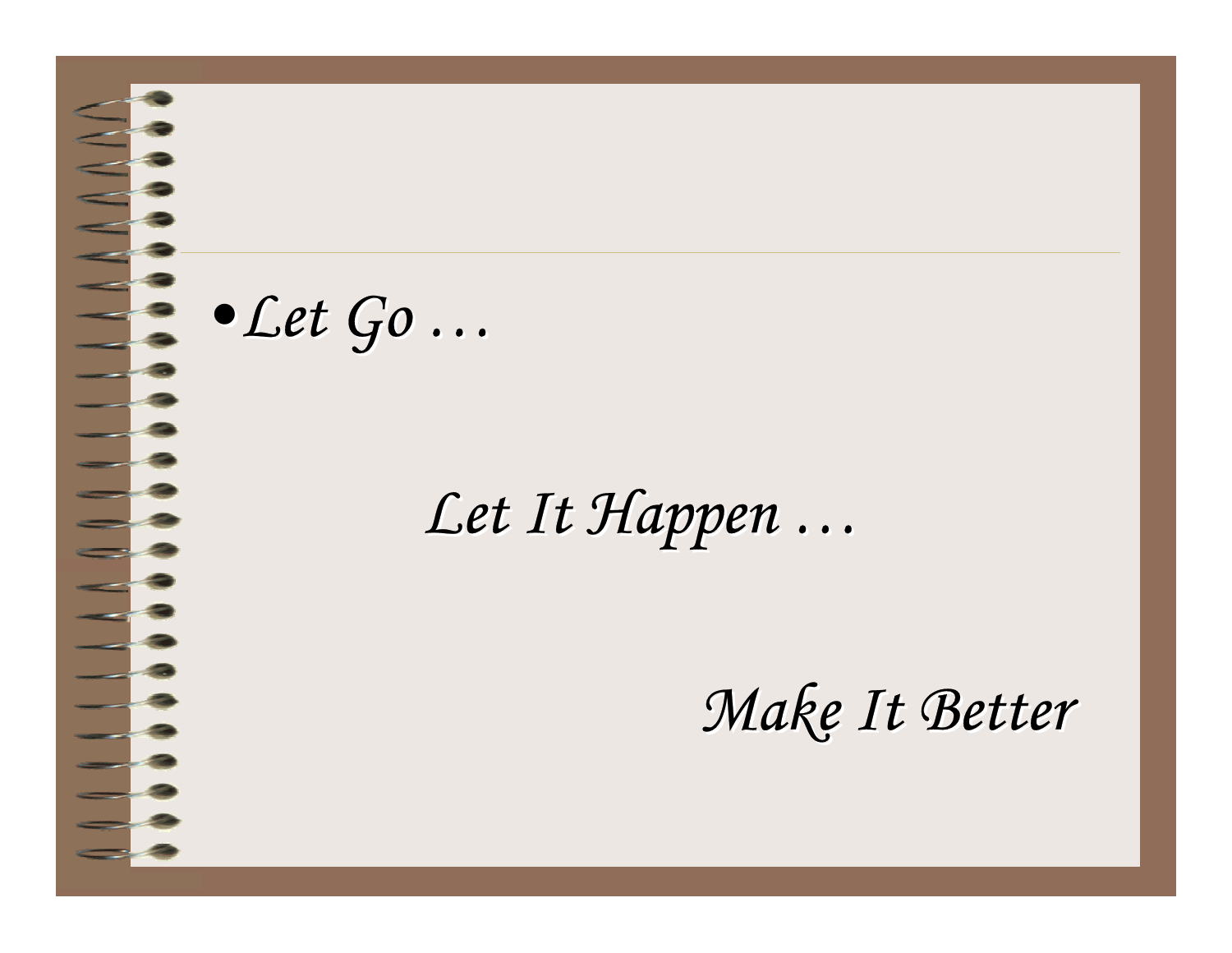### *II. Ad II. Administration Role ministration Role*

*"The administrators cannot make choices for staff…but must give them the opportunity to choose." "You can't manage change …* 

*You can only make and be ahead of it." "You will find no better way to coach employees on what a new culture must look like than by how you carry yourself."*

*Harrison Owen, Open Space Technology, 1992*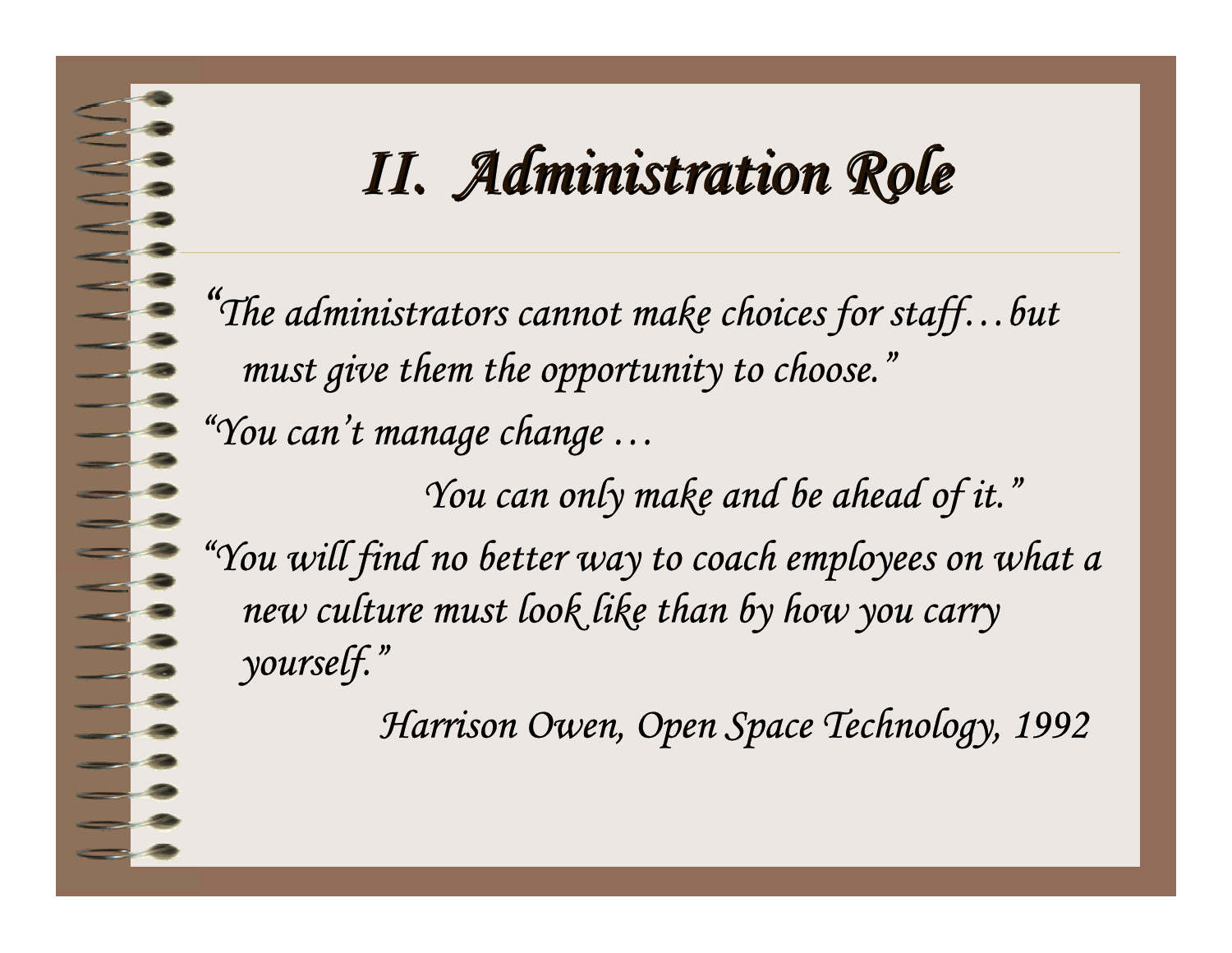*Challenges Challenges*

- Institute policies to make the present create the *future - Planned Abandonment*
- *2. Provide systematic methods to look for and anticipate change - Organized Improvement*
- *3. Know the right ways to introduce change, inside & outside your organization* 
	- *Exploit Opportunities*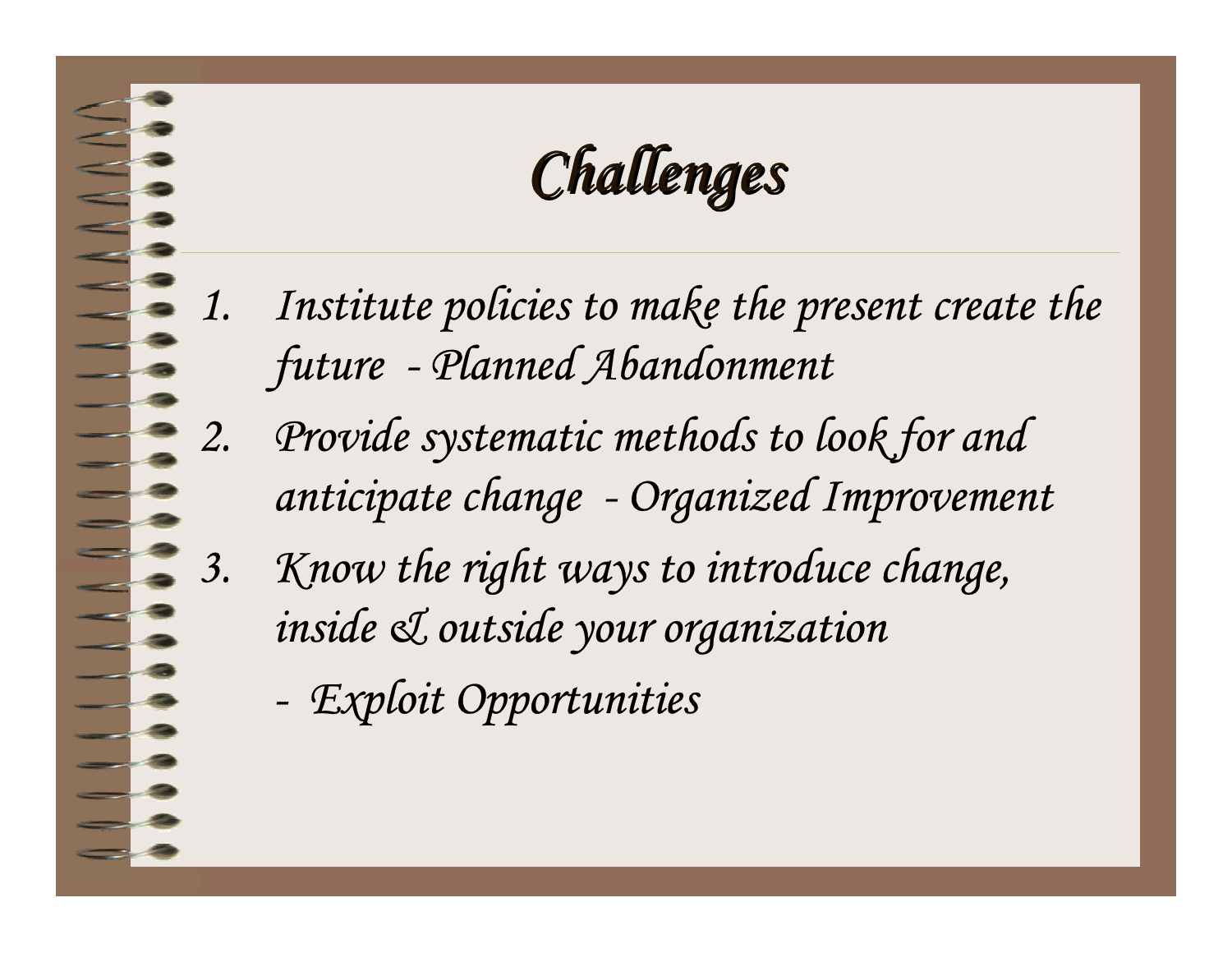*Challenges Challenges - Continued Continued*

*4. Balance change and continuity - Preserve Trust*

*5. Motivate and retain top performers and create a positive change mind-set among employees.*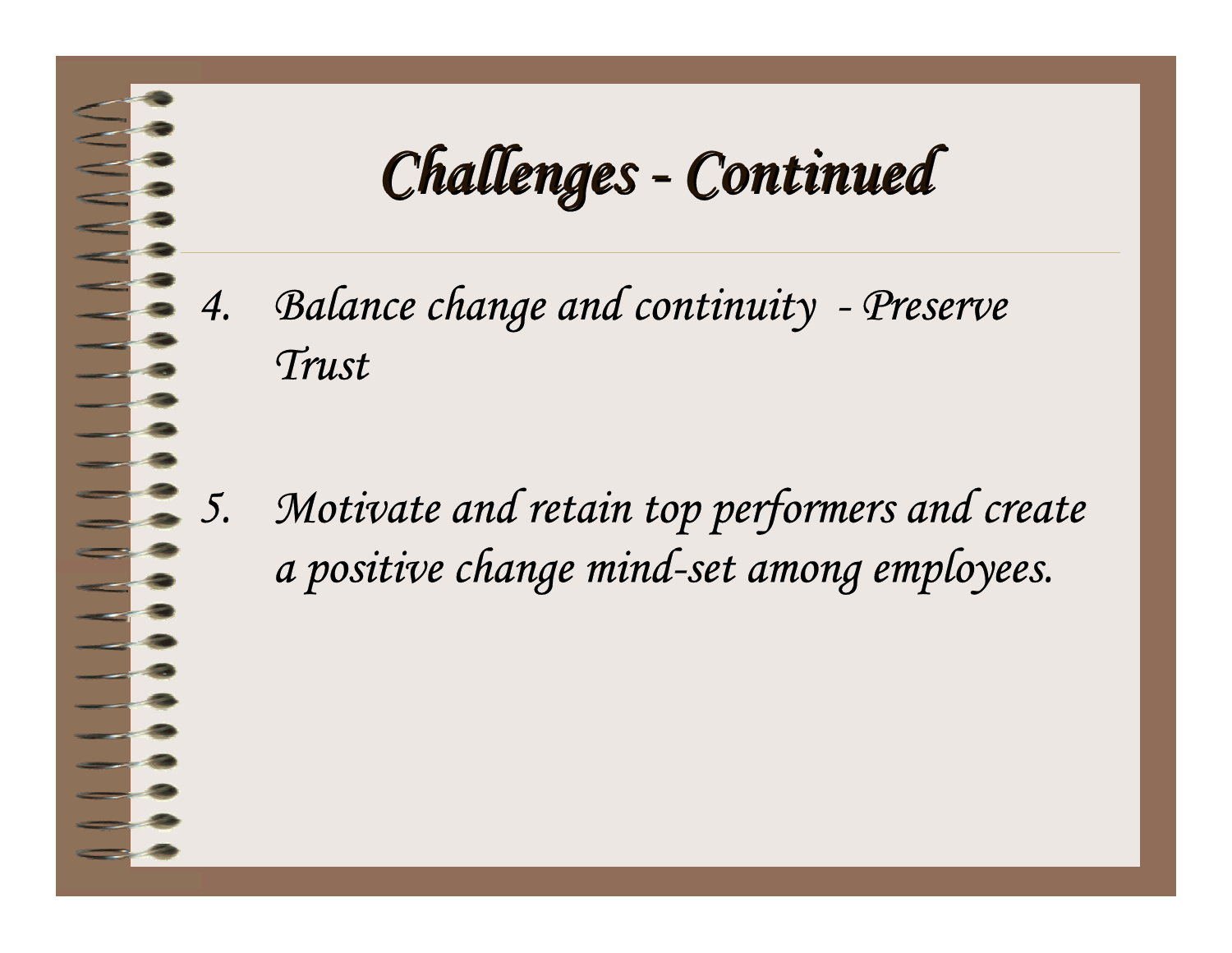#### *To Do List To Do List*

- *• Practice Planned Abandonment*
- *• Focus on investing in opportunities, not problems*
- *• Match opportunities with people*
- *• Preserve institutional values/trust*
	- *Always go back to the Mission statement*
- *• Attract/motivate good employees*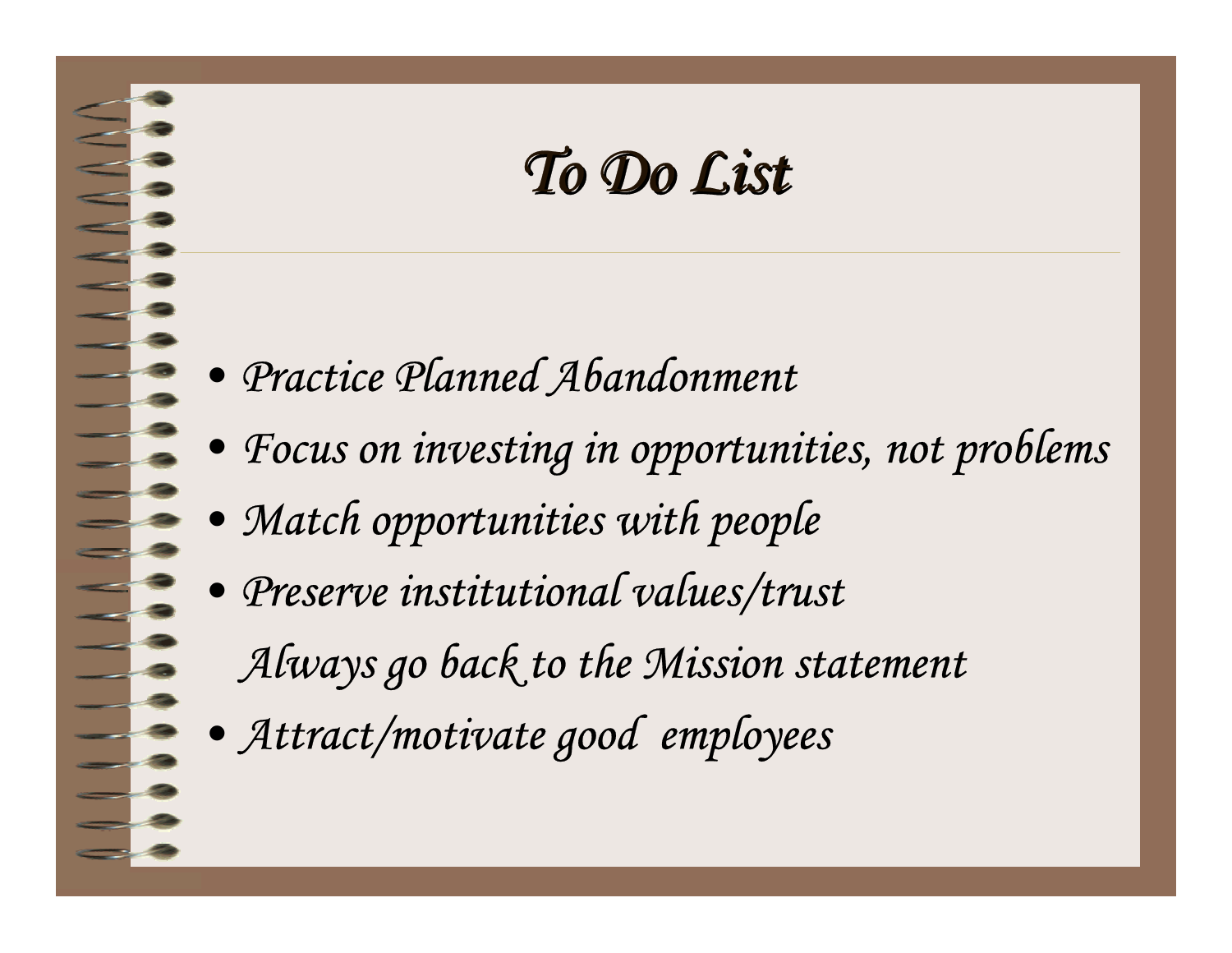|                                | W         |
|--------------------------------|-----------|
|                                |           |
|                                | "Leader   |
|                                |           |
|                                | Reactive  |
|                                |           |
|                                |           |
|                                | Respons   |
|                                | Pro-acti  |
|                                |           |
|                                |           |
|                                | Interacti |
|                                |           |
|                                | Inspired  |
|                                |           |
|                                |           |
| <u>e de compañador de la c</u> |           |

*What Kind of Leader Are You? What Kind of Leader Are You? "Leaders' Attitudes Change People"*

- *Reactive: Sometimes Works Results not Guaranteed Stays the Same*
- *Responsive: Comfortable Don't fix if it ain't broke*
- *Pro-active: Impressive Rational Planning Control Power*
- *Interactive: Vis ionary See the World The Big Picture*
- *Inspired: Creative New Ways t o B e When it happens you know it*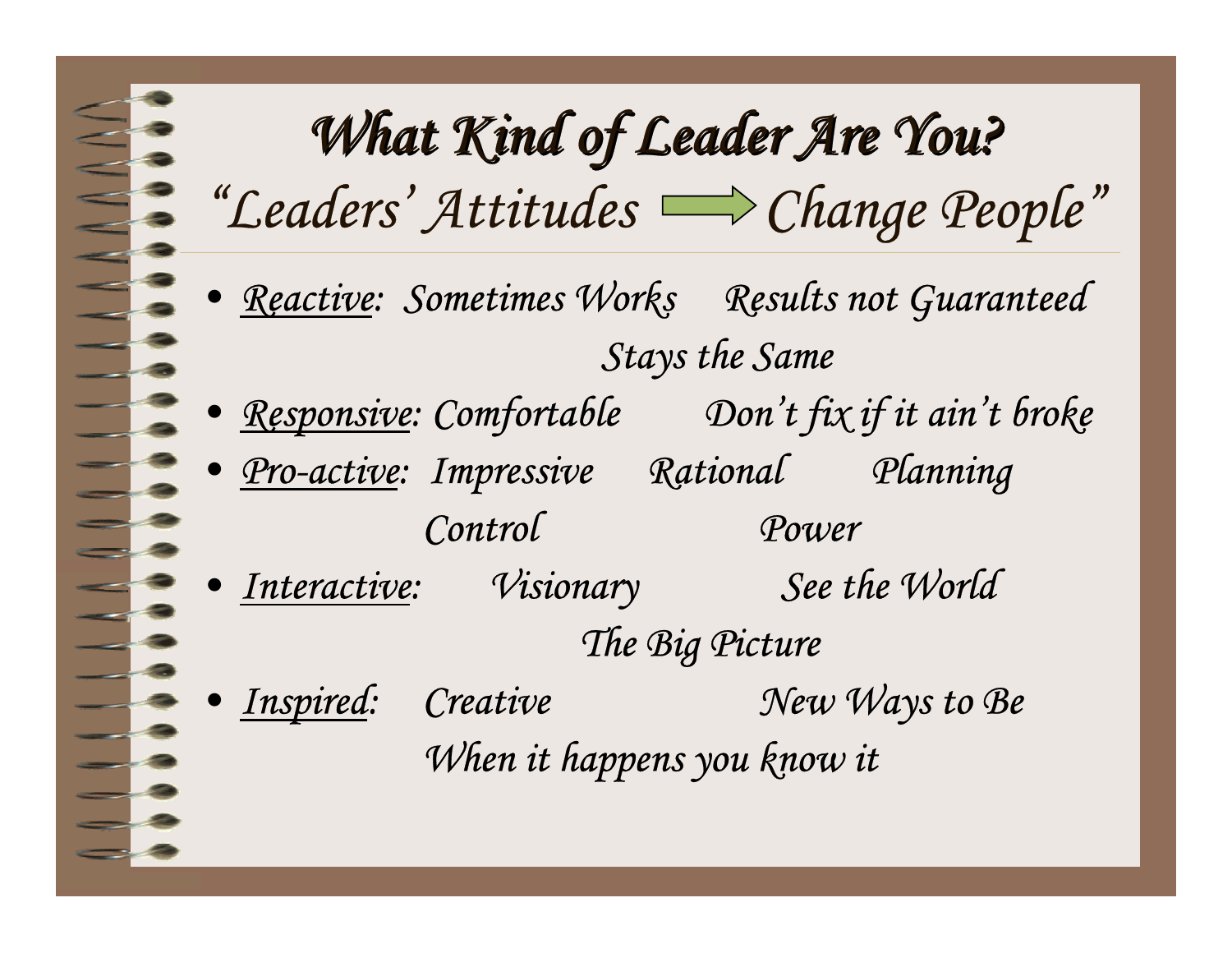

*Understanding Your Staff Understanding Your Staff*

- *• Can current staff provide new t reatment protocols?*
- *• Which current staff need increased train ing?*
- *•Will new staff be heard?*

*Integration of Old with New*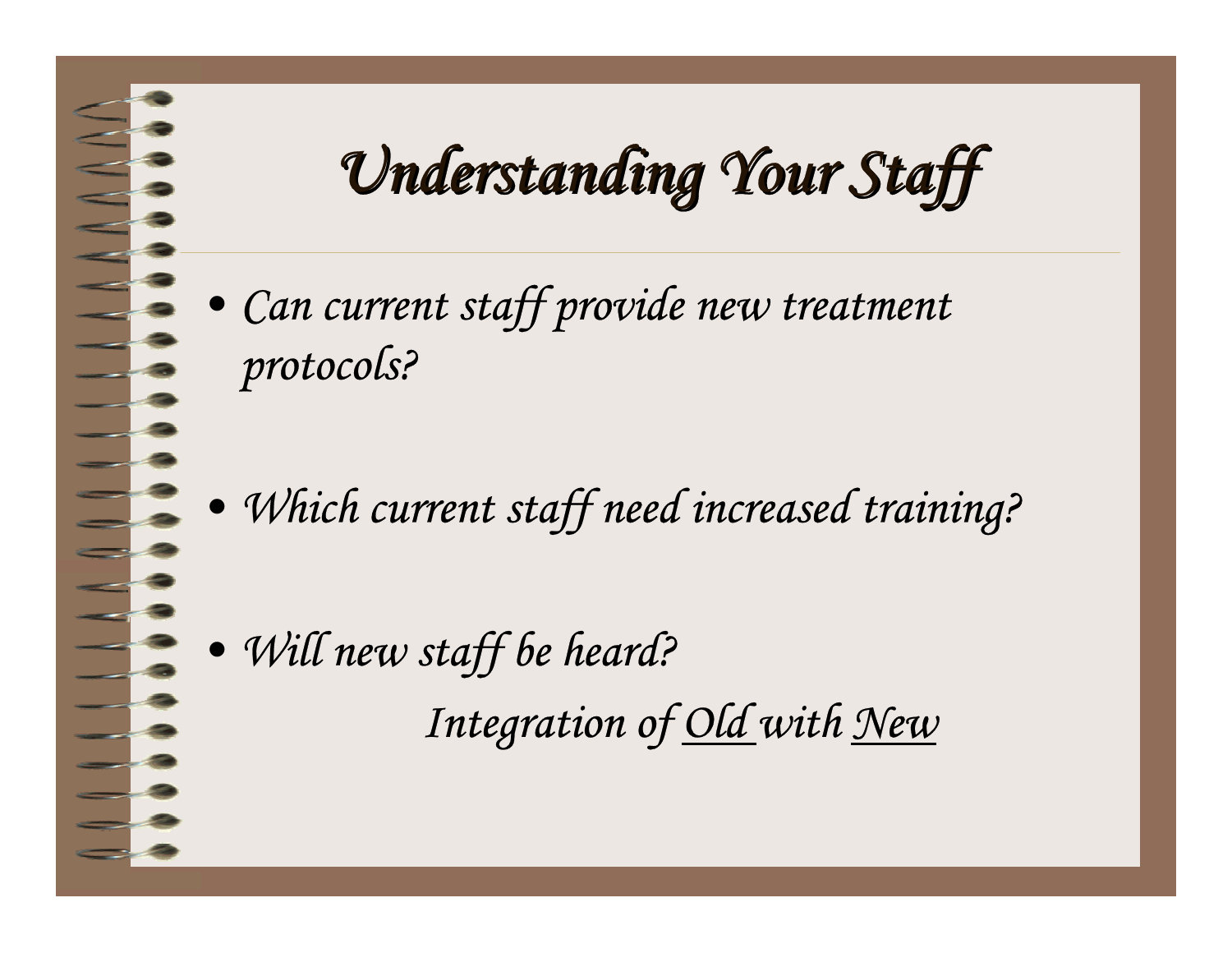

*III. Staff's Role in Change Process III. Staff's Role in Change Process*

# *Knowledge Workers*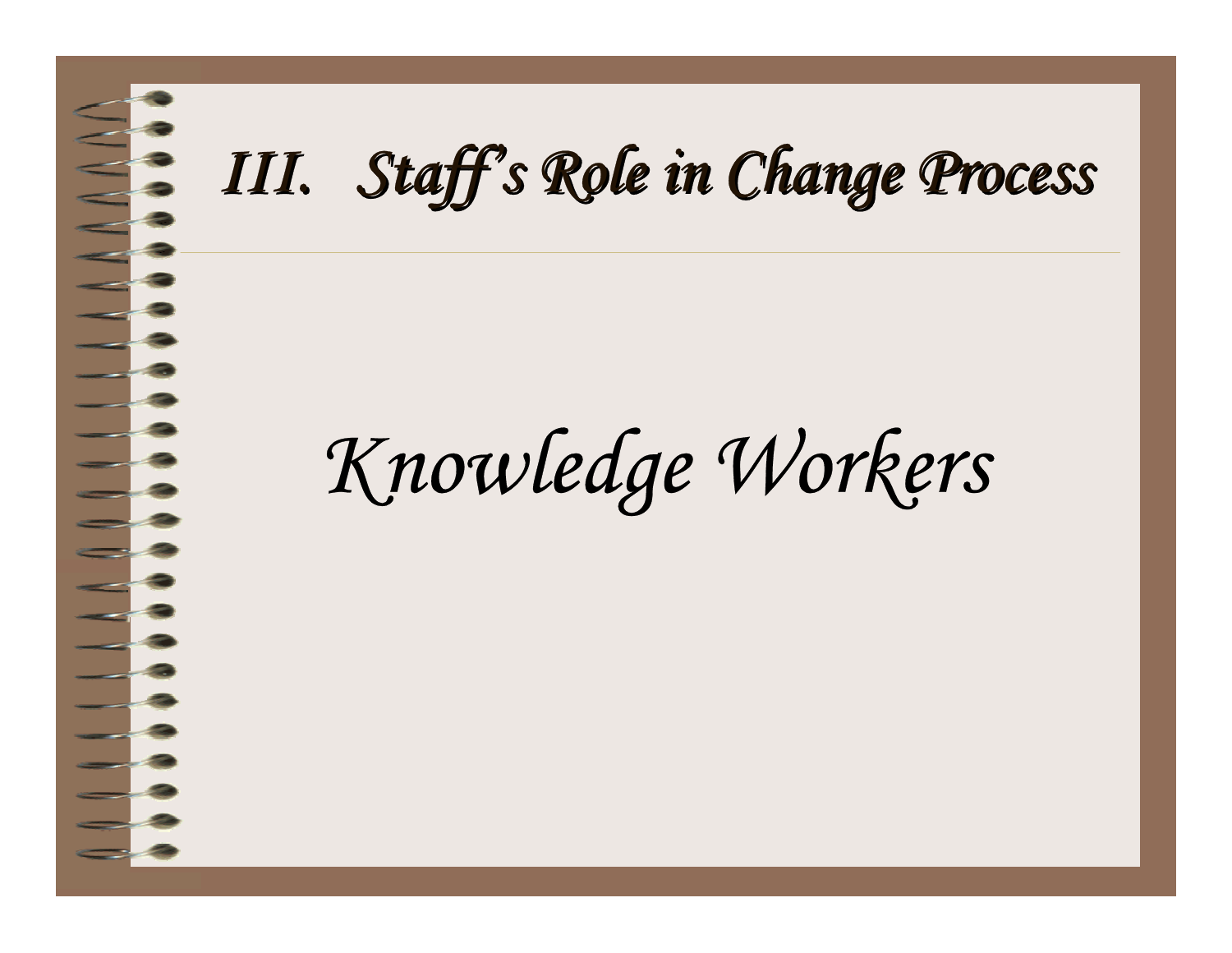*Ownership Ownership*



- *• Understand that change can and will be beneficial to staff, clients, and agency*
- *• Be part of the change process Ownership reduces change resistance*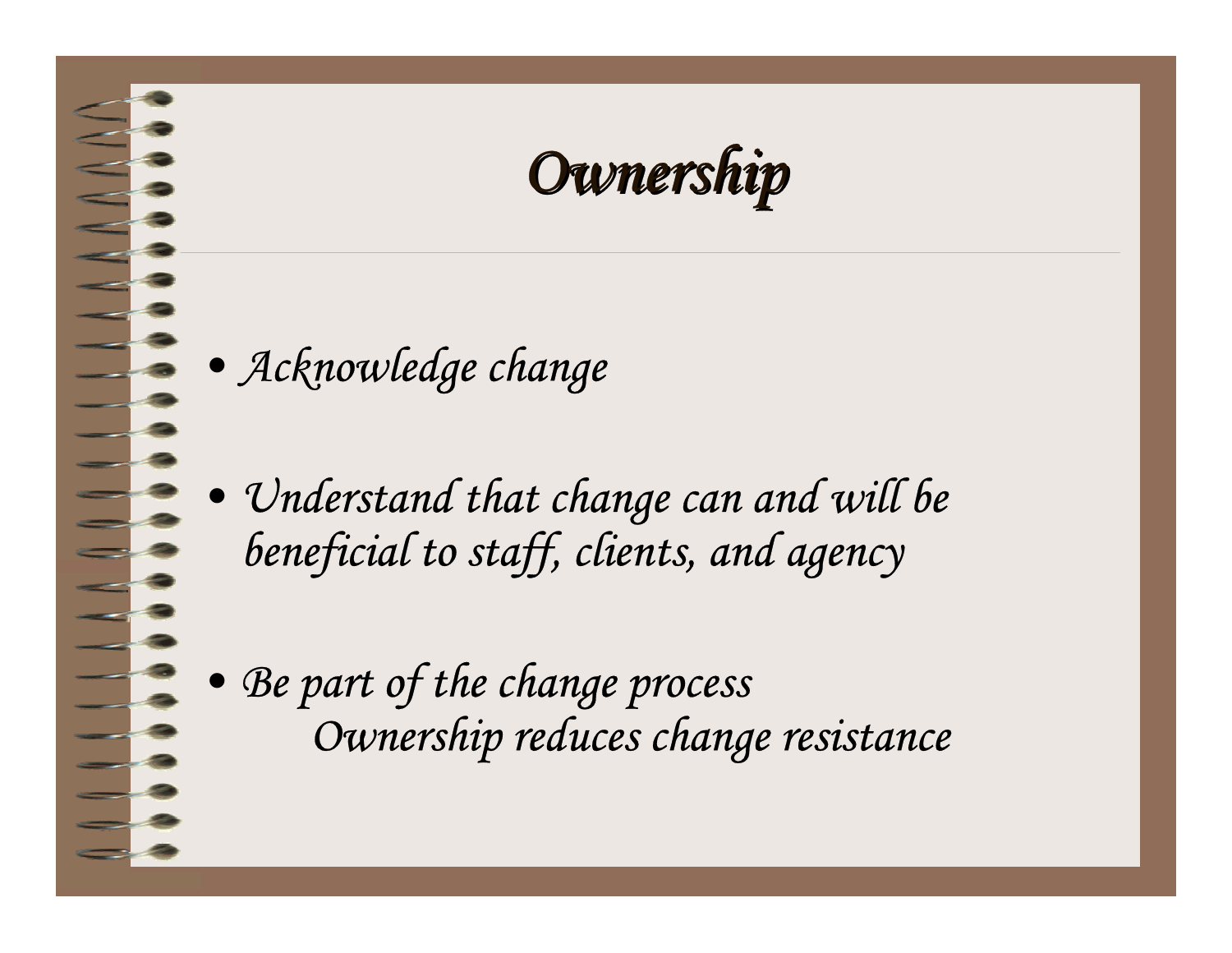### *IV. Training of Staff Training of Staff Technology/Strategy*

- *• Improved efficiency of office operations*
- *• Greater productivity from staff*
- *• Cost savings*
- *• Strengthened relationships with constituents*
- *• Improved program outcomes*
- *• Building of organizational capacity*
- *• Enhance service delivery*
- *• An increase in civic engagement*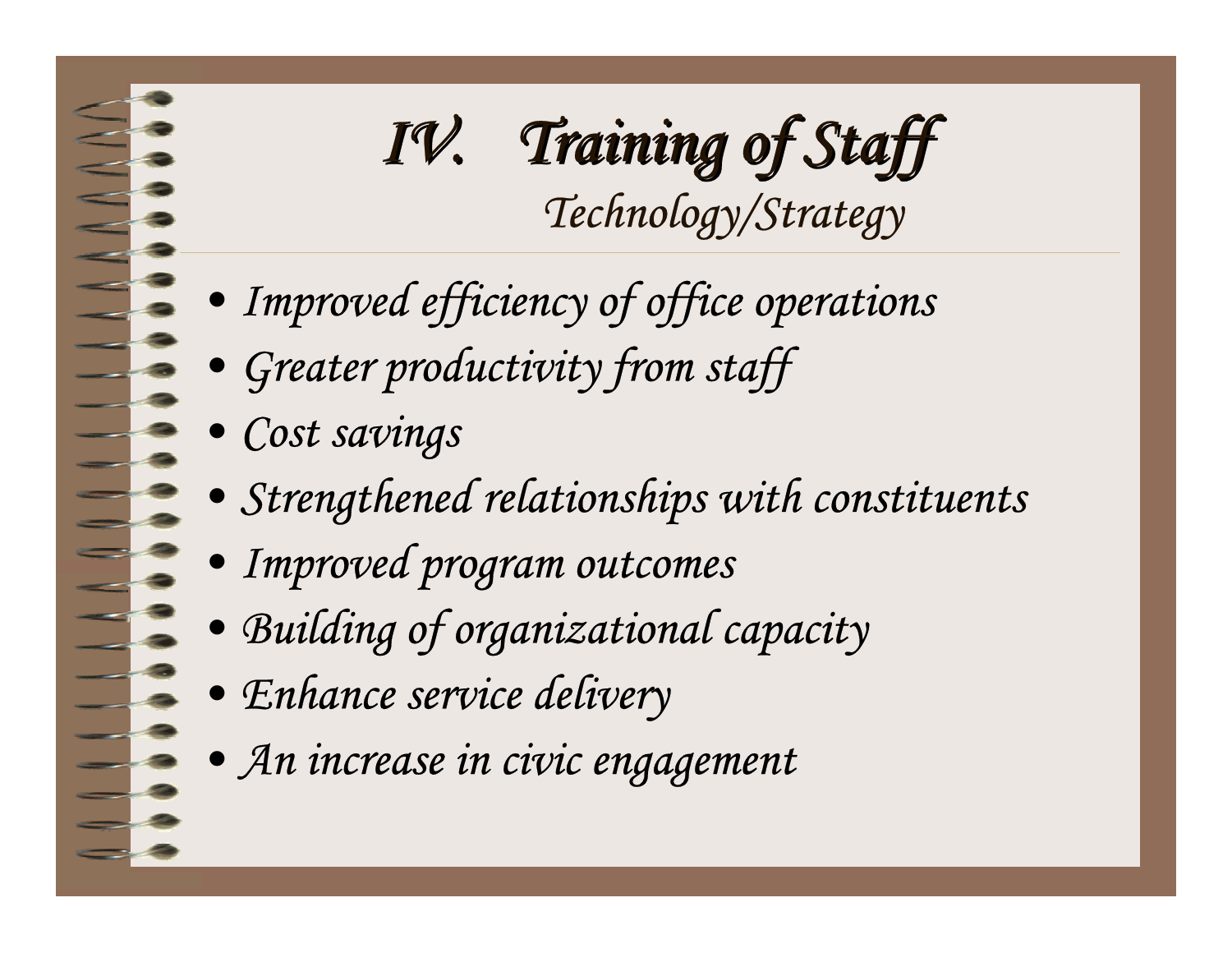#### *Ethics and Values Ethics and Values*

- *•Respect: Aut onomy Courtesy Civility Decency Understanding Acceptance*
- *• Responsibility: Accountability Pursuit of Excellence Self-Restraint*
- *•Caring: Compassion Generosity*
- *•Justice & Fairness: Procedural Fairness*
- *Impartiality Equity • Trustworthiness: Honesty Integrity Loyalty Promise-keeping Avoid Conflicts of Interest*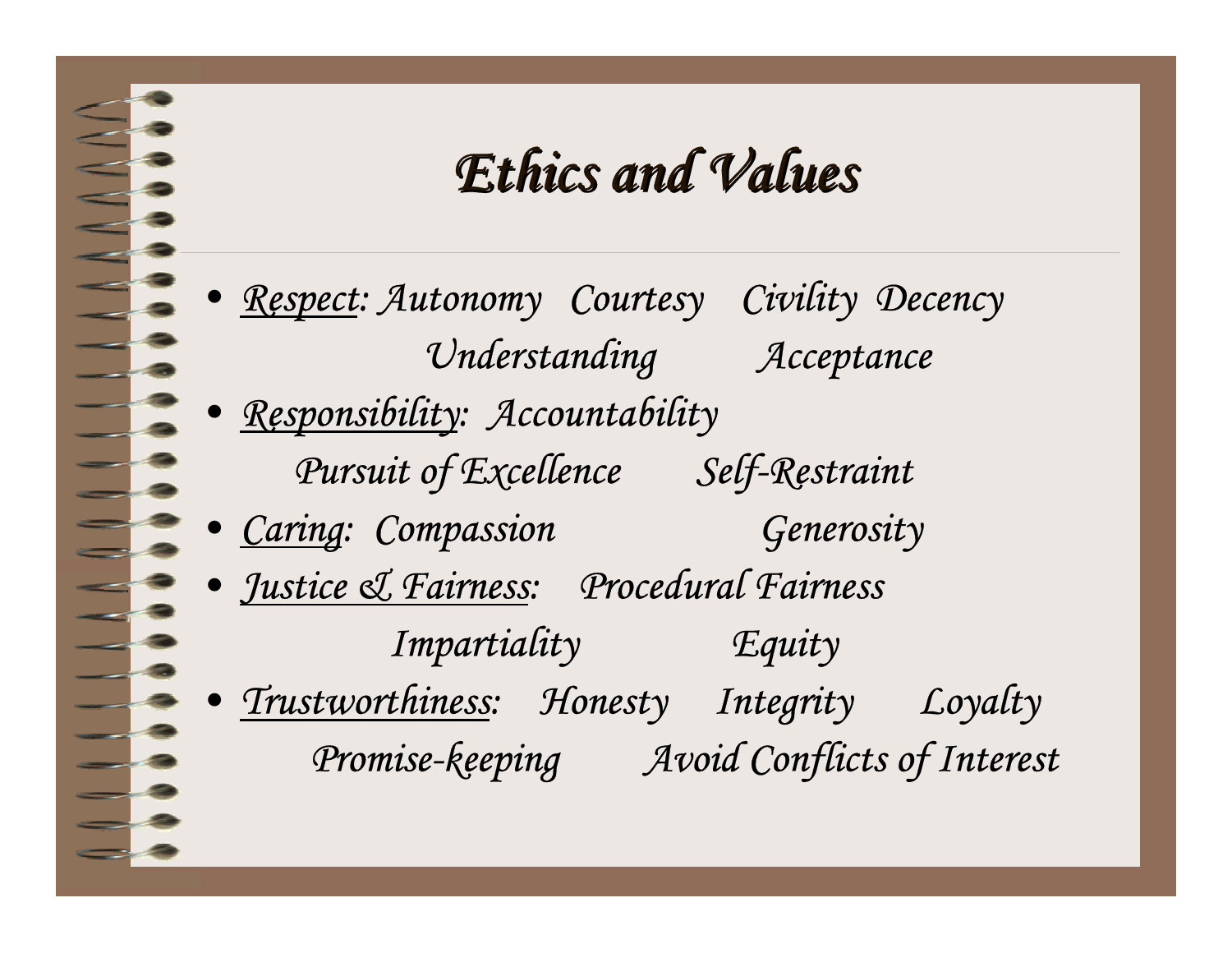

- *• Use Equipment*
- *• Talk to Your Audience*
- *• Know Your Audience*
- *• Work in Sections*
- *• Know Your Material*
- *• Love Your Material (or Fake It!)*
- *• Boomerang questions back to your audience*
- *• Be Positive – Compliment your Audience*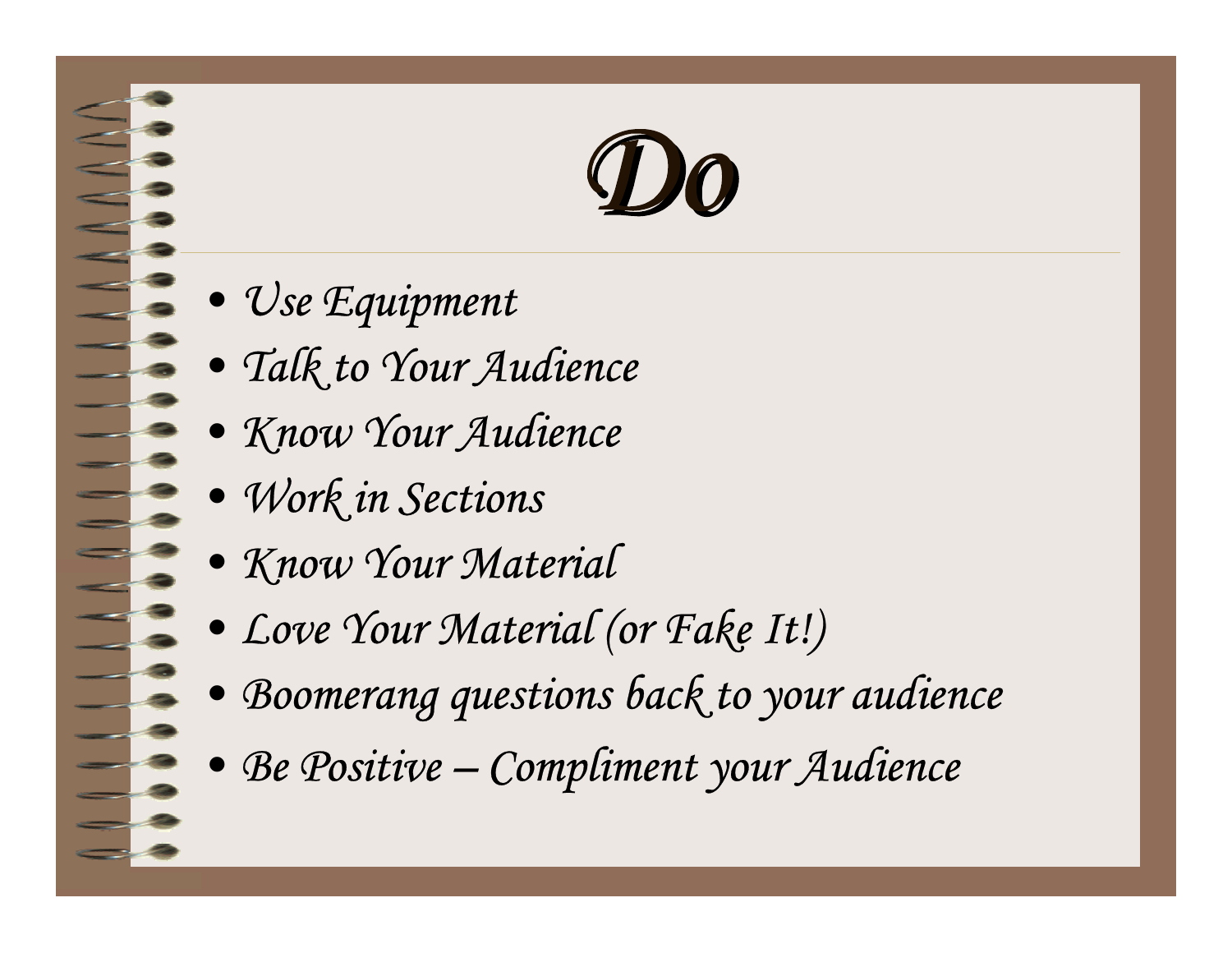*Don't*

- *•ASSUME Anything*
- *•Put your audience on the spot*
- *•Overwhelm your audience*
- *•Overburden the "willing" staff*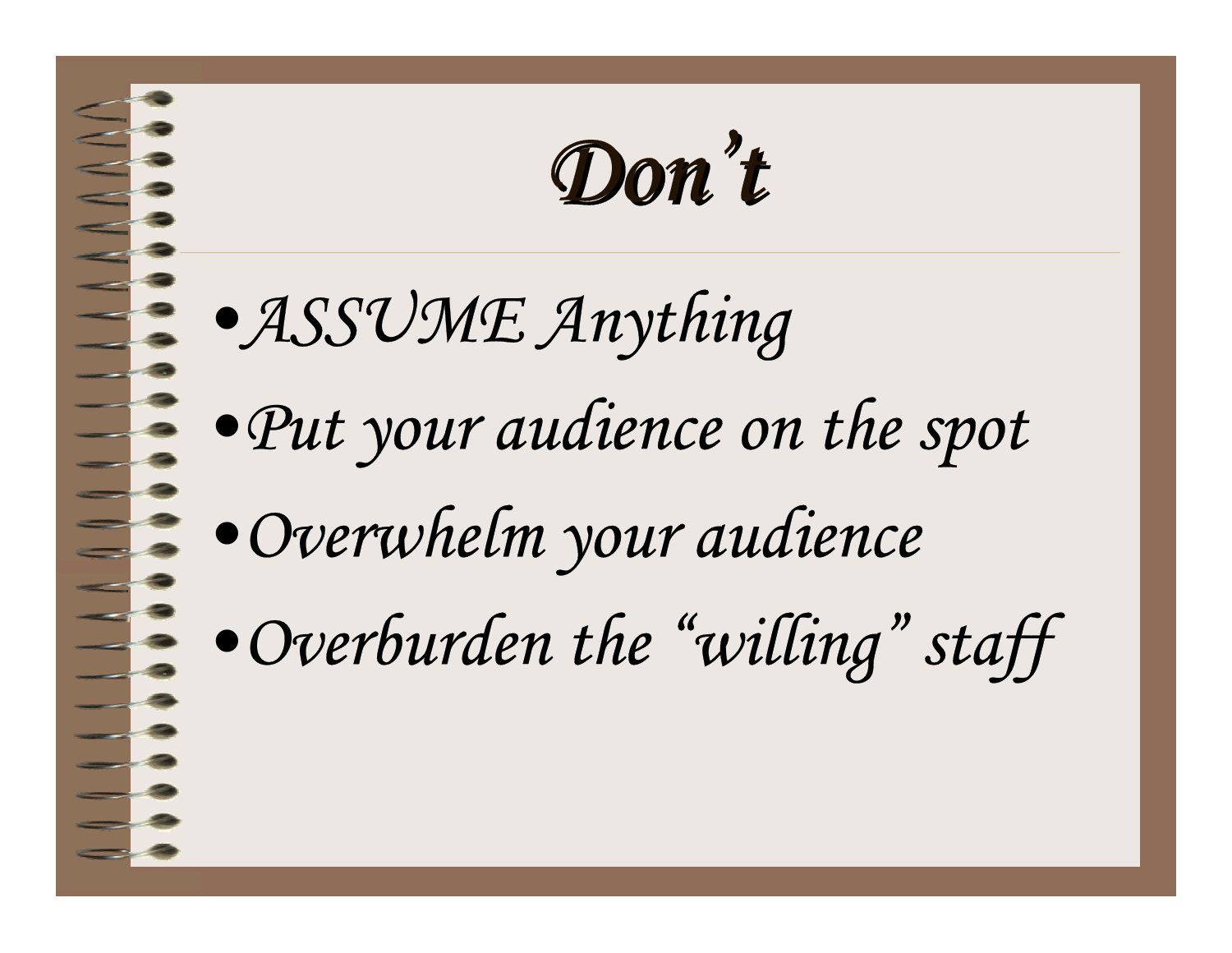*V. Conclusions V. Conclusions*

*Letting Go …*

#### *Empowerment of Staff & Agency …*

#### *Monitoring Efficacy …*